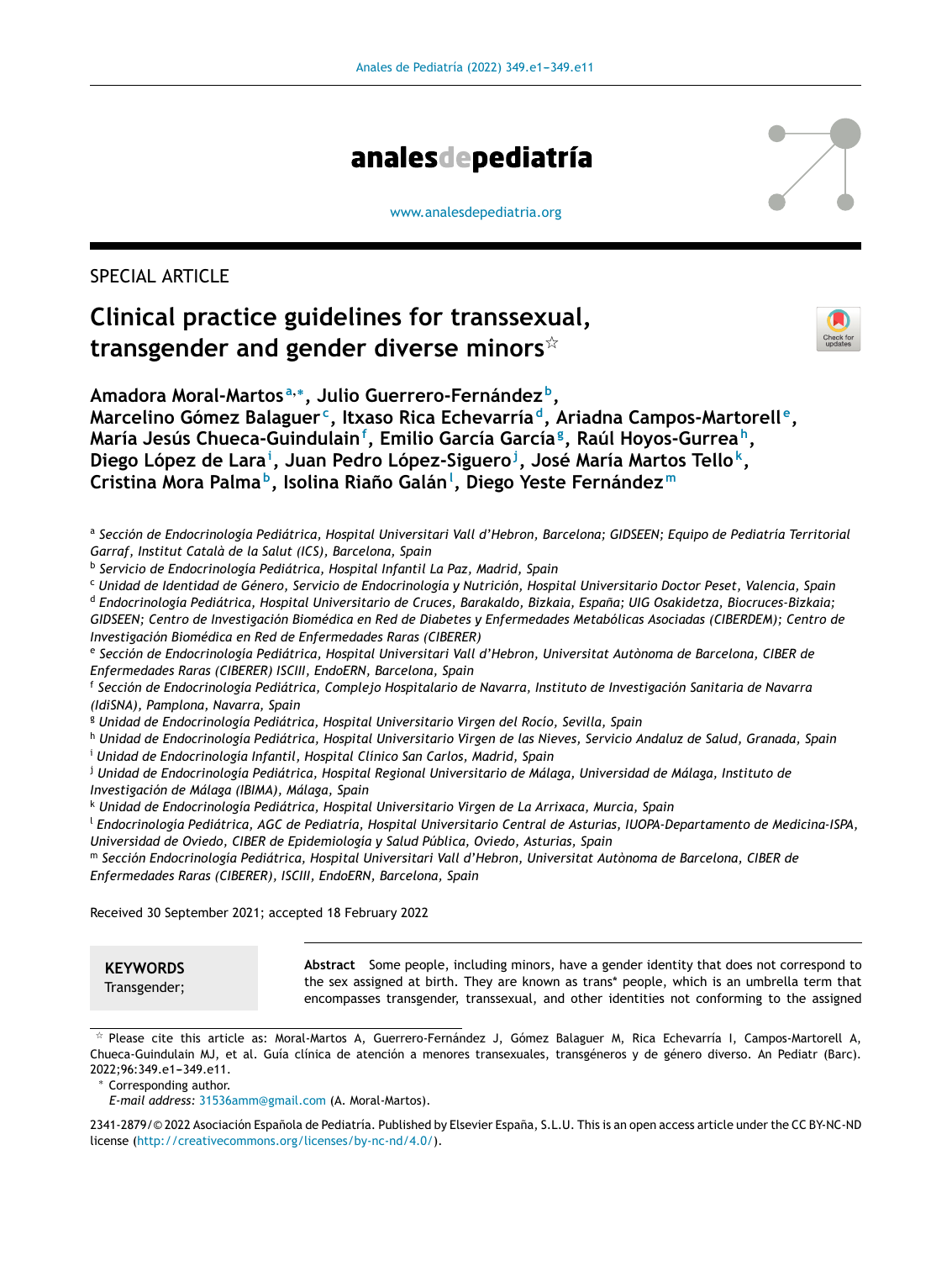incongruence; Gender dysphoria; Gender identity; Non-binary; Pubertal blockade; Puberty suppression; Hormone cross therapy; Gender-affirming hormonal treatment; Fertility

## **PALABRAS CLAVE**

Transgénero; Incongruencia de género; Disforia de género; Identidad de género; No binario; Bloqueo puberal; Supresión de la pubertad; Terapia hormonal cruzada; Terapia hormonal de afirmación de género; Fertilidad

gender. Healthcare units for trans\* minors require multidisciplinary working, undertaken by personnel expert in gender identity, enabling, when requested, interventions for the minor and their social-familial environment, in an individualized and flexible way during the gender affirmation path. This service model also includes hormonal treatments tailored as much as possible to the individual's needs, beyond the dichotomic goals of a traditional binary model. This guide addresses the general aspects of professional care of trans\* minors and presents the current evidence-based protocol of hormonal treatments for trans\* and non-binary adolescents. In addition, it details key aspects related to expected body changes and their possible side effects, as well as prior counselling about fertility preservation.

© 2022 Asociación Española de Pediatría. Published by Elsevier España, S.L.U. This is an open access article under the CC BY-NC-ND license ([http://creativecommons.org/licenses/by-nc-nd/](http://creativecommons.org/licenses/by-nc-nd/4.0/)  $4.0/$ ).

#### **Guía clínica de atención a menores transexuales, transgéneros y de género diverso**

**Resumen** Algunas personas, también las menores de edad, tienen una identidad de género que no se corresponde con el sexo asignado al nacer. Se les conoce como personas trans\*, que es el término paraguas que engloba transgénero, transexual y otras identidades no conformes con el género asignado. Las unidades de asistencia sanitaria a menores trans\* requieren un trabajo multidisciplinario, realizado por personal experto en identidad de género, que permita, cuando así lo soliciten, intervenciones para el menor y su entorno sociofamiliar, de forma individualizada y flexible durante el camino de afirmación de género. Este modelo de servicio también incluye tratamientos hormonales adaptados en la medida de lo posible a las necesidades del individuo, más allá de los objetivos dicotómicos de un modelo binario tradicional. Esta guía aborda los aspectos generales de la atención profesional de menores trans\* y presenta el protocolo actual basado en evidencia de tratamientos hormonales para adolescentes trans\* y no binarios. Además, detalla aspectos clave relacionados con los cambios corporales esperados y sus posibles efectos secundarios, así como el asesoramiento previo sobre preservación de la fertilidad.

© 2022 Asociación Española de Pediatría. Publicado por Elsevier España, S.L.U. Este es un artículo Open Access bajo la licencia CC BY-NC-ND [\(http://creativecommons.org/licenses/by](http://creativecommons.org/licenses/by-nc-nd/4.0/)[nc-nd/4.0/](http://creativecommons.org/licenses/by-nc-nd/4.0/)).

## **Introduction**

The expressions *trans youth* or *trans people* are used as an umbrella term that reflects the experience of individuals that may or may not define themselves as trans, transexual, transgender, nonbinary, gender-fluid etc. In some instances, the term *trans* is followed by an asterisk to refer to the diversity in the conception of identity, the body and/or experiences outside the culturally defined norms.<sup>[1](#page-9-0)</sup>

Gender variance may manifest in childhood with nonnormative gender expression, which does not mean that the child has a gender identity (identifying as male, female or nonbinary) different from the sex assigned at birth. $2$  The development of gender identity is a multifactorial process that involves self-identification, which is different for each individual, will fit or deviate from the natal gender to a varying degree, and which individuals may be aware of from an early age.

Although gender identity can be fluid in some cases, prepubertal children that assert a trans identity know their own gender as clearly and coherently as peers of the same age that identify as cisgender (gender matching the sex assigned at birth) and benefit from the same level of social acceptance.<sup>[2,3](#page-9-0)</sup> When it comes to development, rather than

focusing on who the child will become, valuing who they are, even at a young age, fosters secure attachment and resilience.<sup>[2](#page-9-0)</sup> The gender identity, gender expression and needs of the minor must not be invalidated, but it is also important not to anticipate them or project the path the individual should take. There needs to be a change in social perception to allow the free expression of the full diversity spectrum and free personality development, promoting safe spaces that allow exploring identity and diverse expressions. In the prepubertal age, family counselling and/or psychological support, if needed, are the only interventions that should be taken.

Guidelines on medical treatment for trans children and adolescents call for the management of these minors by multidisciplinary teams of specialists experienced in gender health that may include paediatricians, psychologists, endocrinologists and social workers, among others. Ideally, care would be delivered through a shared decision-making model where families would be informed by a health professional with specialised training in gender identity and the available treatments, their effects, repercussions and limitations to generate realistic expectations, develop an individual plan for the gender confirmation process and, if needed, prescribe endocrine therapy, initially with the aim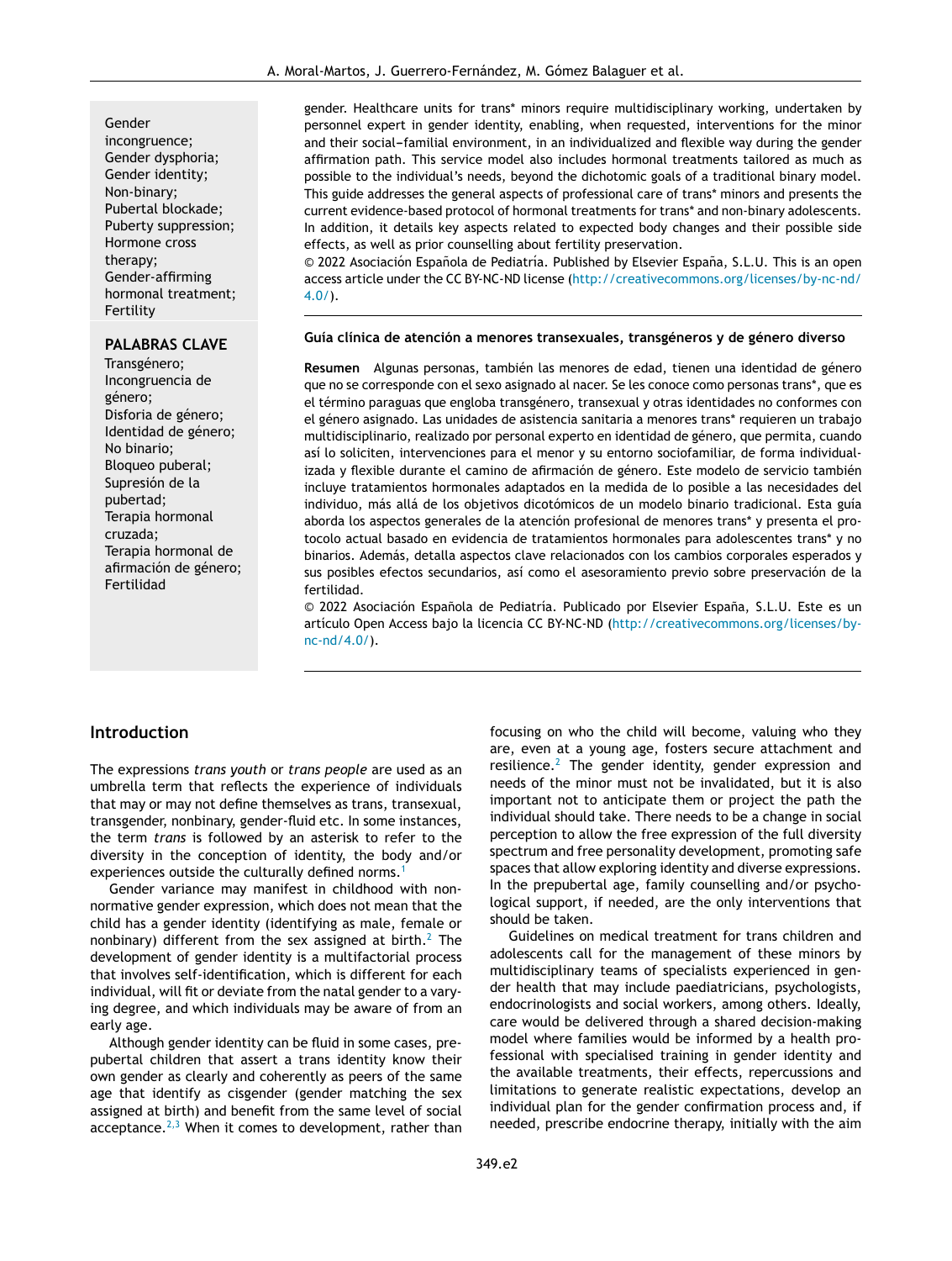of suppressing endogenous puberty (puberty blocking) and later, once the perceived identity is clearly asserted, to induce the desired secondary sex characteristics (gender-affirming or cross-sex hormone therapy).<sup>[4](#page-9-0)</sup>

Although the experience with the management of hormone therapies and surgical interventions keeps growing, the scientific evidence on the subject is not rigorous and is relatively scarce due to the lack of studies with appropriate methodology assessing long-term outcomes, especially of treatments initiated in the peripubertal period; nevertheless, there is evidence that supports the benefits of both puberty blocking and gender-affirming treatment on the health of trans individuals. $5-8$  Thus, if these treatments are unduly delayed or there is no social affirmation supporting these minors, there may be an overall increase in psychiatric disorders and other unfavourable outcomes, including stigmatization and bullying, dysthymia, depression, anxiety, phobias, low self-esteem, self-medication, poor academic performance, risk behaviours (increase in sexually transmitted diseases, drug abuse), self-harm, suicidal ideation and eating disorders.<sup>9-13</sup>

This guideline focuses on the most current hormone therapy protocol for trans minors and highlights key points regarding expected body changes and potential side effects in addition to general aspects to take into account in order to provide adequate care.

## **Health care guideline**

Desired physical goals may range from changes that do not require any treatment to all the classic physical changes, hormone therapy and surgeries. Although it is rare,<sup>[5](#page-9-0)</sup> some individuals may choose to detransition back to the sex assigned at birth or end up identifying as non-binary, in most cases without regret for the initial transition, and there are also trans individuals that stop medication because they feel they no longer need it at a given point in their lifespan.<sup>[14](#page-9-0)</sup> For the purpose of treatment planning, the key is to focus on expressed needs after providing adequate information about the possible courses of action. In other cases, trans individuals detransition due to the loss of employment opportunities and lack of social support, choosing to revert to the sex assigned at birth due to psychosocial factors.

## **General guidelines**

[Table](#page-3-0) 1 presents the general recommendations for the care of trans minors.<sup>[15](#page-9-0)</sup> Other aspects to consider include:

• Contemplate pubertal suppression with gonadotropinreleasing hormone (GnRH) analogues from Tanner stage 2 and subsequent gender-affirming therapy with testosterone or oestrogen. Health professionals should not assume that trans individuals feel aversion toward their genitalia, so it is recommended that information about potential future surgeries (Appendix B, Table S1) be given only if it is necessary. Before age 16 years, proxy informed consent should be signed by the legal guardians of the minor in adherence to the law.

- Inform of the possibility, when feasible, of saving genetic material for fertility preservation (ovarian tissue, gametes), ideally before treatment initiation.
- Take care of the general health of the minor, including healthy lifestyle habits, prevention of substance use, contraception and appropriate vaccination, especially administration of the vaccine against papillomavirus, which is recommended in every trans person under 26 years.
- In the case of suspected abuse due to rejection of the gender identity and/or sexual orientation of the minor by one or both parents or any other social factors with an impact on health, the physician should consult make a social work consultation.<sup>[16](#page-9-0)</sup>

## **History taking, physical examination and initial tests**

An interview [\(Table](#page-4-0)  $2)^{5-7,15,17,18}$  should be conducted to establish the needs of the minor and the family following the recommendations we have just presented.

Anthropometric measurements should be recorded (weight, height, growth velocity, body mass index and waist circumference if applicable), in addition to blood pressure and the Tanner pubertal stage. The physical examination should explore possible signs suggestive of disorders of sexual development (DSDs).

The physical examination of the trans individual can be a delicate juncture, as some may feel that they need to have a physical appearance fitting a binary model category to be affirmed in their perceived identity, so it is important to develop trust and never force this examination on the patient. In some cases, the examination reveals lesions in the chest and genital areas due to the use of bandages and/or tape to conceal certain primary and/or secondary sex characteristics.<sup>[19](#page-9-0)</sup>

[Table](#page-4-0)  $3^{4,15,20}$  $3^{4,15,20}$  $3^{4,15,20}$  lists the tests that should be ordered.

## **Pubertal suppression therapy**

If at onset of puberty or during puberty the child develops or experiences exacerbation of dysphoria due to the development of secondary sex characteristics, pubertal suppression therapy may be indicated, and it is always important to consider that it should not be delayed so avoid irreversible changes that the child does not want. Thus, puberty blocking is not always indicated, but the individual and their family must be adequately informed of its potential benefits and risks so that they can ask for it if needed.

At present, the eligibility criteria for pubertal suppression established by the World Professional Association for Transgender Health (WPATH) $17$  are not being applied, and puberty blocking is performed in individuals under the age threshold used to define a mature minor, typically set at 12 years. [Table](#page-5-0) 4 presents the drugs used for puberty blocking.  $4,15,20-23$  The standard of care is administration of gonadotropin-releasing hormone (GnRH) analogues monthly or every 3 months. In the initial months, puberal suppression is better guaranteed with monthly administration of GnRH analogues, although there have been no differences in effec-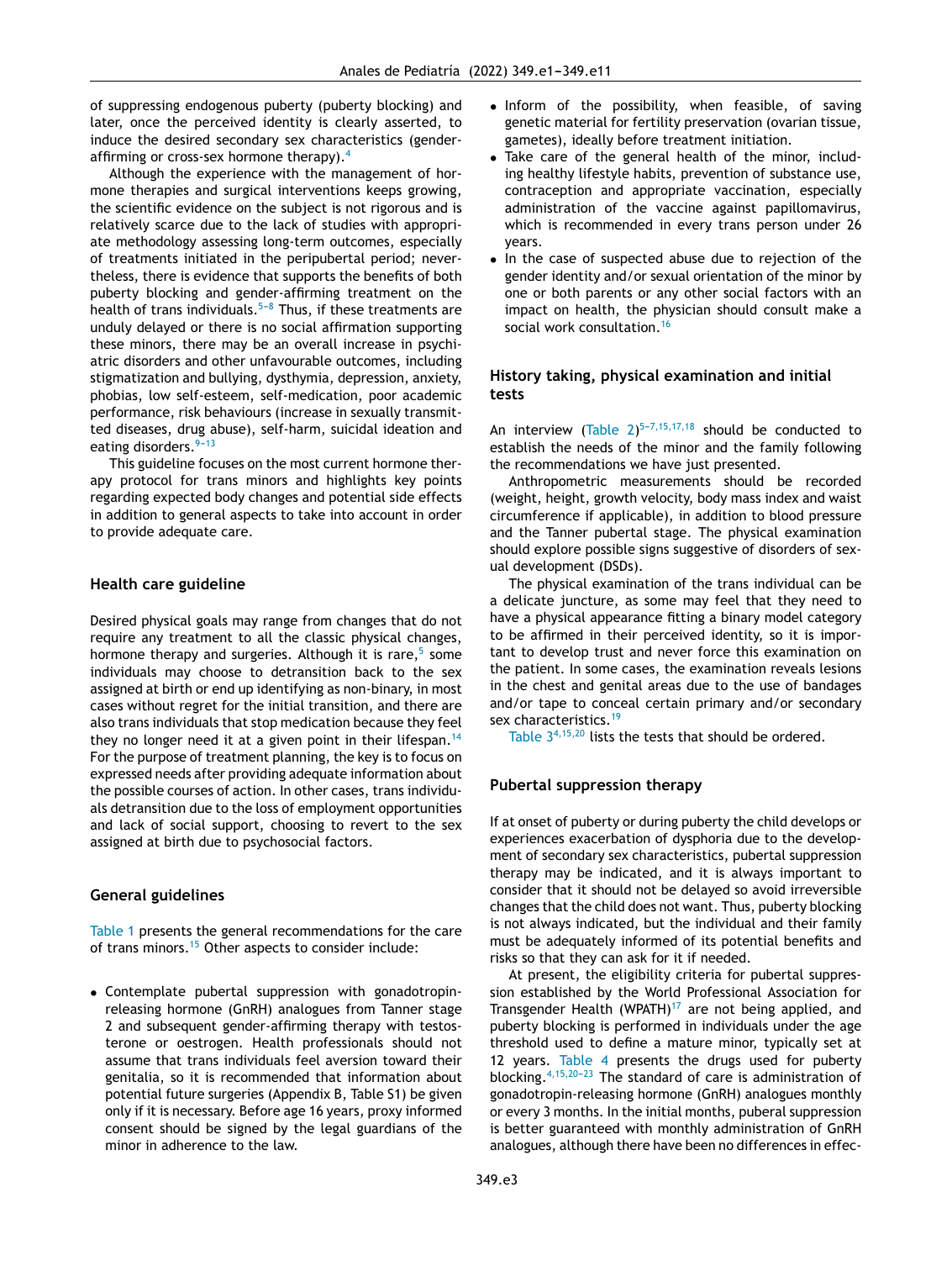#### <span id="page-3-0"></span>**Table 1** General recommendations for the provision of medical care to trans minors.

- Interview in an environment that offers privacy and confidentiality.
- Address the minor using their chosen name and respecting the expressed gender identity. In the case of a nonbinary identity, ask the minor their preferred name and pronouns. Asking or sharing without consent the name with which the trans minor was registered in the Registro Civil (official register of births, marriages and deaths) is not recommended.
- Address the needs of the trans minor, encourage family to respect and support the minor to facilitate their acceptance and the free development of their personality, thus preventing feelings of rejection, anxiety or isolation.<sup>15</sup> At present, social transition, defined as the moment that the trans individual starts to openly express their gender identity in society, is carried out by the trans individual at their own pace.
- Family members undergo a process or secondary transition of their own. This process is akin to the stages of grief, shock, denial, anger, bargaining and acceptance. This process of transition in family members or the close social circle is different and personal for each individual, with differences in duration and even disagreements, and counselling and/or support may be requested to aid the transition of the minor and of the near social circle, which in some cases is coordinated by the school.
- Psychological support should be offered as part of the transition or developmental process, except to trans minors that do not need it, especially those who transitioned in childhood and have a protective environment. It is usually very helpful to the minor and the family and is actually requested in most cases. It must be provided by experienced professionals that do not negate the identity of the minor and with a respectful and depathologising approach. It should not entail postponing a potential treatment and its aim should not be diagnostic, that is, in no case can the minor be subjected to an evaluation or any other intervention involving the determination of the minor's identity by a third party, and support should be individualised. In the presence of concomitant mental health disorders, mainly those derived from problems with self-acceptance (internalised transphobia) or rejection from the environment (family, school, society), mental health professionals play a key role.
- Inform the minor of the possibility of changing the name featured in the public health card following the procedures established for the purpose by the regional government.
- Discuss the resources available in the community that could be useful to the trans minor and recommend socialization of the minor with peers.
- Produce the pertinent medical reports requested by the minor or legal guardians to carry out the administrative procedures required by current law.
- Take the necessary steps to ensure that medical forms and administrative documentation fits the circumstances of LGBTIQ individuals. For example, including a nonbinary gender option for the sex of the patient in questionnaires.

LGBTIQ, lesbian, gay, bisexual, trans, intersexual, queer.

tiveness in studies that compared administration of monthly doses versus 2 trimestral doses.<sup>[24](#page-10-0)</sup>

The effects of pubertal suppression therapy and its ongoing management after initiation of treatment are presented in Appendix B of the online supplemental material.  $4-6,15,20,24-28$ 

## **Gender-affirming hormone therapy**

The factors to consider for initiation of hormone therapy are the wishes, physical and emotional wellbeing, height, bone age and sex assigned at birth of the minor, and the age at initiation of puberty blocking. Gender-affirming hormone therapy is partially irreversible, a fact that must be stated in the specific informed consent that has to be signed before its initiation.

As regards the age at initiation of gender-affirming hormone therapy, initiation before 16 years is becoming increasingly frequent in current clinical practice to help physical development to correspond to that of peers of the same age and promote the development of desired secondary sex characteristics. At present, an individualised approach is recommended, as there is no empirical evidence to support recommendations regarding the optimal age for initiation of oestrogen or testosterone therapy.

Pubertal suppression therapy poses risks to bone health if it lasts for many years without initiation of gender-affirming hormone therapy. Furthermore, mental health may deteriorate if the emergence of the secondary sex characteristics of the self-identified gender is delayed in adolescents who are inherently vulnerable due to their sex status, as they may be subject to abuse and stigmatization because of their physical appearance. The unavailability of hormone therapy for those who wish a physical change is a powerful predictor of mental health disorders.<sup>[5](#page-9-0)</sup>

## **Treatment of trans female adolescents**

Use of oral estradiol valerate or oral or transdermal 17ß-estradiol is recommended in the doses presented in [Table](#page-6-0) 5.<sup>[4,20,21](#page-9-0)</sup> The following are aspects to consider:

There is broad variability in the feminising effects of oestrogen therapy. A higher dose of oestrogen does not necessarily translate to an increase in breast size.

The transdermal route is associated with a lesser hepatotoxicity and a lower risk of thrombosis compared to the oral route, and it achieves concentrations closer to physiological levels. It is the recommended route in patients with liver disease and/or risk factors for cardiovascular disease, such as diabetes mellitus or smoking, or in patients that prefer this route.[4,15](#page-9-0) In patients with known thrombophilia, a history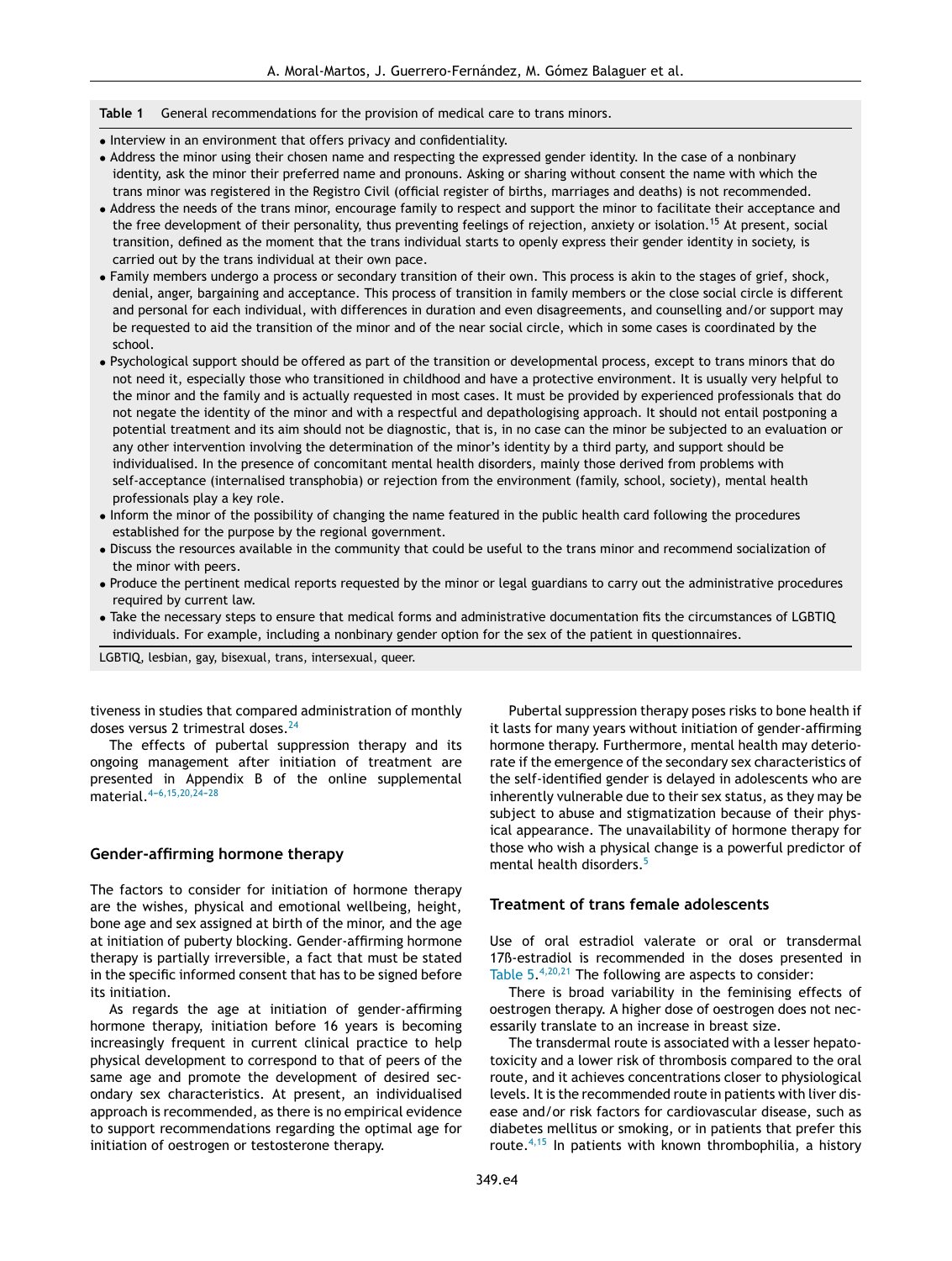#### <span id="page-4-0"></span>**Table 2** History-taking in the trans minor.

Collect the following clinical information:

- Gender identity and sex assigned at birth, preferred name and pronouns.
- Degree of support from family, the environment and the school. Presence or absence of emotional or social problems.
- Desire for physical changes, knowledge and expectations regarding treatment options, reproductive desires.
- Lifestyle.
- Relevant family and personal history.

#### **Family history**

Emphasis on family history of early cardiovascular disease, hormone-dependent cancer and, in trans women, thromboembolism and hypertriglyceridemia.

#### **Personal history**

- Although evidence has been published suggesting an association between autism and a transgender identity, it is of low quality.<sup>[18](#page-9-0)</sup> Possible signs suggestive of DSDs must be explored, and particular attention devoted to the presence of diseases that, if not adequately controlled, could contraindicate future pharmacological treatment (more frequent in adults) or require special consideration during treatment, the main of which, while infrequent in children and adolescents, are:
- Presence of risk factors for cardiovascular disease.
- Pregnancy, which is an absolute contraindication for testosterone therapy and drugs that suppress the hypothalamic-pituitary-gonadal axis. The relative contraindications for testosterone include sleep apnoea and polycythaemia.<sup>[5,15](#page-9-0)</sup>
- For oestrogen therapy, a known personal history of thrombophilia or of thrombosis. Other diseases such as hyperprolactinemia, hypertriglyceridemia and cholelithiasis must be evaluated before initiation of oestrogen therapy, as these conditions can be exacerbated by oestrogen.<sup>5</sup> [H](#page-9-0)ormone therapy may be contraindicated in patients with active liver disease (transaminase elevation above 3 times the upper limit of normal).
- If adequately controlled, the presence of a mental disorder is not a contraindication for treatment.<sup>17</sup> Initiation of hormone therapy improves anxiety and depression, especially if the adolescent seeks the treatment to improve their physical appearance. $5-7$

DSD, disorders of sex development.

#### **Table 3** Initial work-up in trans minors.

- Initial blood tests: complete blood count, comprehensive metabolic panel including renal, liver and electrolyte panels, blood glucose and lipid profile (total cholesterol, LDL, HDL, triglycerides), 25(OH)D, FSH, LH, estradiol, testosterone, TSH and free T4.
- Bone age if appropriate.
- Depending on the evaluation and as deemed necessary:
	- Prolactin in trans girls, measure PTH and SHBG.
	- Bone density scan with DEXA if pubertal suppression therapy is expected to last longer than 1 year or for the same indications that apply to the general population, such as anorexia nervosa. $a$

- Abdominopelvic ultrasound only required to verify anatomical integrity in trans boys, mainly in anticipation of possible surgeries, or if biliary lithiasis is suspected in trans girls undergoing oestrogen therapy.

- Karyotype: in the case of suspected DSD or incomplete puberty or in trans boys that did not experience menarche before puberty blocking, as it may mask possible warning signs of DSDs.

- Baseline adrenal androgen profile: DHEA-S, androstenedione and 17-OH-progesterone.
- In trans girls, rule out hypercoagulability in the case of a personal history or family history in first-degree relative of thrombosis.[4](#page-9-0)

DEXA, dual energy X-ray absorptiometry; DHEA-S, dehydroepiandrosterone sulphate; DSD, disorder of sexual development; FSH, folliclestimulating hormone; HDL, high-density lipoprotein; LDL, low-density lipoprotein; LH, luteinizing hormone; PTH, parathyroid hormone; TSH, thyroid-stimulating hormone; SHBG, sex hormone-binding globulin; T4, thyroxine; 25(OH)D, 25-hydroxyvitamin D3.

<sup>a</sup> Eating disorders may be related to the pursuit of gender-affirming goals (seeking amenorrhoea and/or decrease in breast size in trans male youth).

of thrombosis or a family history of thromboembolism, use of transdermal oestrogen and/or concomitant anticoagulant therapy may need to be considered, although the available data are insufficient to recommend a specific therapeutic approach.<sup>[5](#page-9-0)</sup>

If bone mineral density deteriorates, bone mineralization is not progressing or the goal is to reduce the final height, the oestrogen dose can be escalated faster, higher doses used, or oestrogen therapy initiated before the planned age.  $20$ 

The dose should be adjusted over time based on the clinical response and plasma levels of oestradiol, although usually, at the beginning of treatment, the dose of oestrogen can only be adjusted based on the clinical response since most hospitals are not equipped with ultrasensitive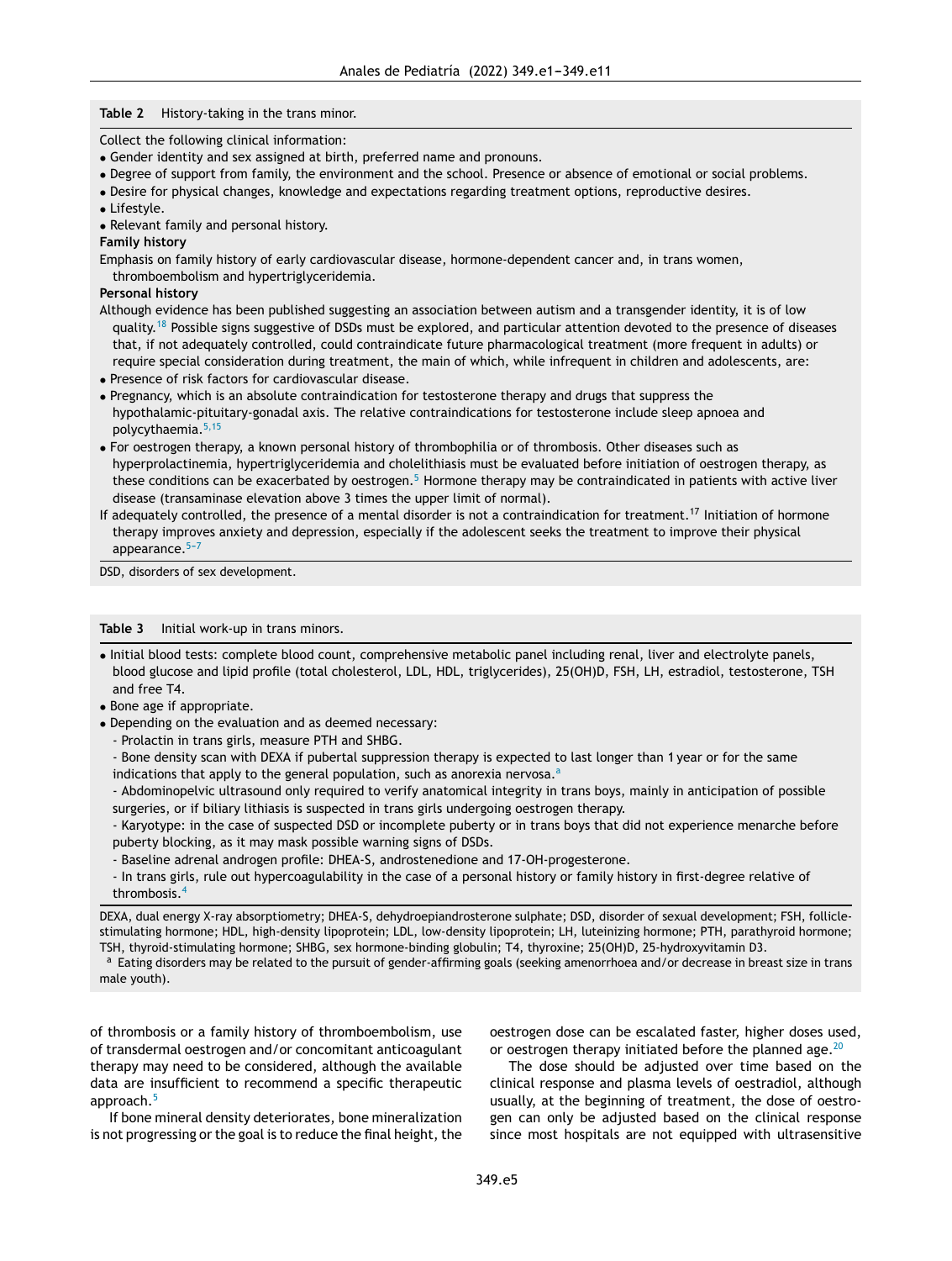<span id="page-5-0"></span>**Table 4** Drugs used for pubertal suppression in trans youth.

**a) GnRH analogues used for first-line treatment in Spain:** recommended treatment with triptorelin acetate or leuprolide in the form of the 1-month 3.75 mg depot formulation (if weight < 20 kg: 70-100 µg/kg) through the IM route every 28 days or the 84-day (12-week) 11.25 mg depot formulation. If the patient does not respond (progression of secondary sex characteristics, persistence of menses and/or detectable plasma LH levels), the interval between monthly doses can be shortened to 21-25 days, the monthly dose increased to up to 160  $\mu$ g/kg/28 days, or the interval between trimestral doses reduced.

#### **b) Alternative drugs:**

• 6-month triptorelin formulation (22.5 mg IM every 6 months) or 6-month leuprolide formulation (30 and 45 mg IM every 6 months). There is less evidence on these drugs, and they are seldom used.

 $\bullet$  Histrelin, a synthetic LHRH analogue administered through a subcutaneous implant that secretes 50 or 65  $\mu$ g of histrelin daily, approved for use in the United States from age 2 years. It is not currently distributed in Spain.

#### **c) Alternative drugs for pubertal suppression in late stages:**

• Antiandrogenic drugs (only in postpubertal trans women):

- Spironolactone 25-50 mg/d with a progressive increase to 100-300 mg/d orally as a single dose or divided into several doses. Some guidelines<sup>[15](#page-9-0)</sup> recommend a maximum dose of 200 mg/d. The tablets should be taken with food. If the dose exceeds 100 mg/d, it should be divided into 2-4 smaller doses administered throughout the day.

- Cyproterone acetate: the risk of meningioma must be taken into account for, while low, it increases with the cumulative dose (high doses and prolonged duration of treatment), so its use is only recommended when other options are not possible or are ineffective, and only for short periods, with a recommended maximum dose of 25 mg/d for trans individuals. Cyproterone acetate is more effective than GnRH analogues in reducing spontaneous erection, acne and hirsutism.<sup>[20](#page-9-0)</sup> • Progestogens (norethisterone acetate 5-15 mg/d orally, dienogest 2 mg/d orally, micronized progesterone 100-300 mg/d orally, among others) for quicker achievement of amenorrhoea during induction of puberty with testosterone if the patient has needle phobia. Medroxyprogesterone is a more potent progestogen compared to others, but it has more adverse effects.<sup>[22](#page-10-0)</sup>

• Finasteride (2.5-5 mg/d orally).<sup>[20](#page-9-0)</sup> It is a 5-alpha reductase inhibitor and does not reduce testosterone levels. It can cause adverse events such as depression and sexual dysfunction. It is also used to halt hair loss at a dose of 1 mg/d delivered orally.<sup>[21,23](#page-9-0)</sup>

GnRH, gonadotropin-releasing hormone; IM, intramuscular; LH, luteinizing hormone; LHRH, luteinizing hormone-releasing hormone.

systems capable of detecting plasma concentrations of less than 5 pg/mL.

[Table](#page-7-0) 6 presents alternative drugs that can be used in the maintenance phase of treatment.[4,15,17,20](#page-9-0)

In transgender girls, the doses of oestrogen need to be at least doubled, with the risks that this entails, to ensure the development of desired secondary sex characteristics and the suppression of endogenous testosterone, unless GnRH analogues, cyproterone acetate or spironolactone are administered concomitantly.<sup>[4](#page-9-0)</sup> For this reason, these drugs must be maintained until performance of gonadectomy, if the patient desires it, once the age of majority is reached.

Some clinicians<sup>[29](#page-10-0)</sup> advocate for administration of oral micronized progesterone based on its beneficial effects in cisgender women (optimal breast maturation in Tanner stages 4-5, among others), but there is a lack of rigorous evidence supporting that these effects extend to trans women.

Recommendations for management and diagnostic testing in the follow-up of trans female adolescents after initiation of hormone therapy are presented in Table S2 in Appendix B of the supplemental material online.<sup>4,15,17,19-21,30-32</sup>

[Table](#page-7-0)  $7^{4,5}$  $7^{4,5}$  $7^{4,5}$  shows the time that can be expected to elapse before the physical changes achieved with gender-affirming hormone therapy start to become apparent in trans female adolescents, and the time that can be expected to elapse before treatment achieves the maximum effect.

Clinicians are encouraged to help trans female adolescents to have realistic expectations about the physical changes that will take place with hormone therapy, especially if it is initiated at an advanced Tanner stage. When it comes to breast development, there is a lack of studies in minors that received pubertal suppression therapy in the early stages, but studies in adult trans women have shown a modest increase in breast volume in most women.  $33,34$ 

Adverse effects had seldom been described during adolescence, and the most frequent are headaches or exacerbation of existing migraines, mood swings and fatigue, the latter in association with cyproterone acetate. There are cases of hyperprolactinaemia, liver dysfunction or thromboembolism, adverse events associated with higher doses and reported in adults.<sup>[5,6,20](#page-9-0)</sup>

The goal is to maintain oestrogen and testosterone levels within the physiological range of cisgender women to avoid adverse effects like thromboembolism and liver dysfunction.<sup>4</sup> [T](#page-9-0)he risks associated with hormone therapy are presented in [Table](#page-8-0) 8. [4,15,17,31,](#page-9-0)[32,35,36](#page-10-0)

## **Treatment of trans male adolescents**

[Table](#page-6-0) 5 presents the dosage of testosterone esters for induction of male puberty.  $4,20$ 

Testosterone is usually delivered intramuscularly with doses given every 2 or 3 weeks due to a greater body of clinical evidence, but it can also be delivered subcutaneously in weekly doses. One study found more stable levels of testosterone, frequent patient preference for this route of delivery compared to intramuscular or transder-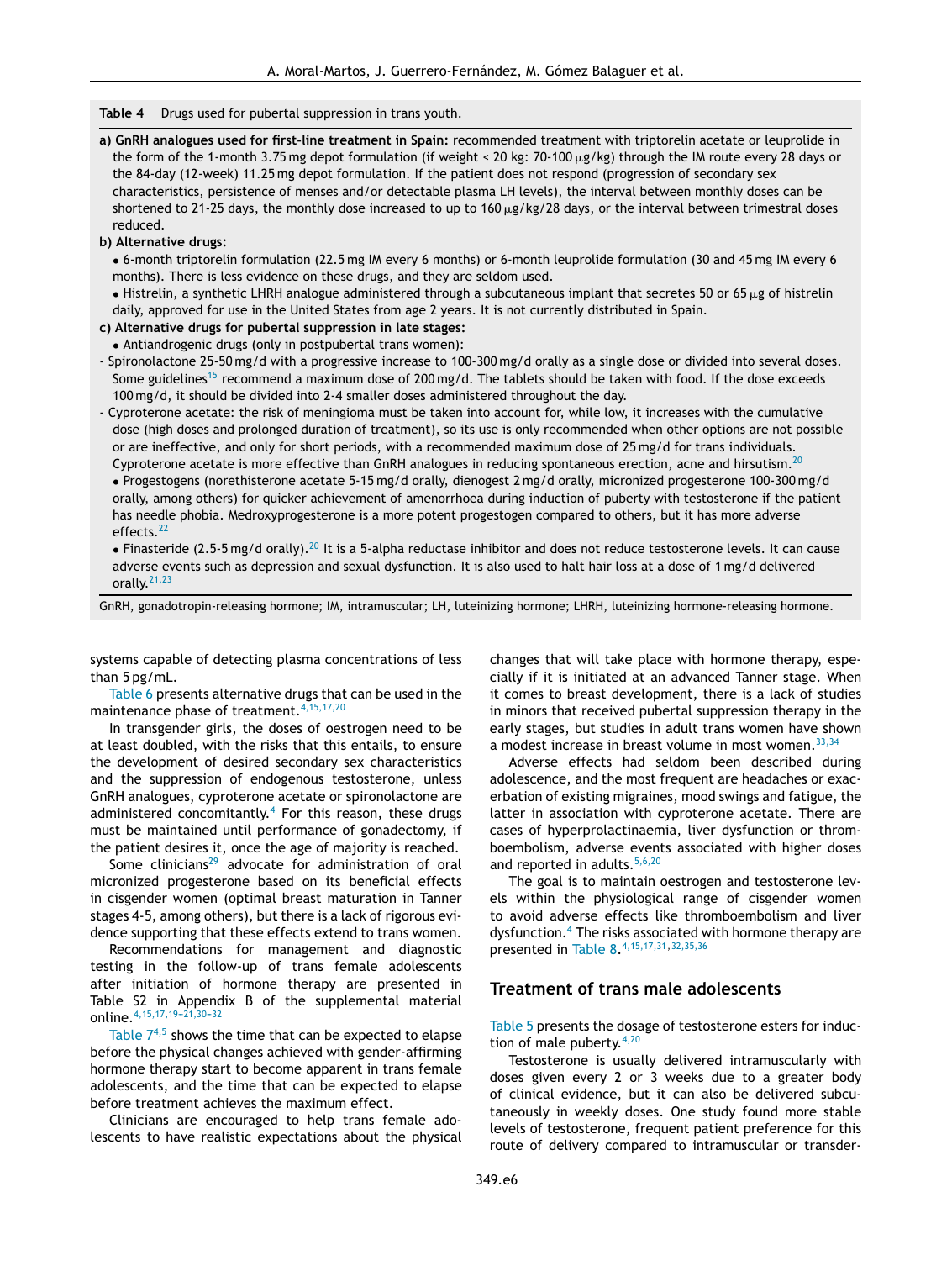<span id="page-6-0"></span>

|  |  |  |  |  | Table 5 Induction of puberty in trans adolescents. A: trans female; B: trans male. |  |
|--|--|--|--|--|------------------------------------------------------------------------------------|--|
|--|--|--|--|--|------------------------------------------------------------------------------------|--|

| A) Trans female adolescents (based on the timing of initiation of puberty blocking) |                 |
|-------------------------------------------------------------------------------------|-----------------|
| Oral 17 $\beta$ -oestradiol <sup>a</sup> in early Tanner stages                     | Dose escalation |
| $5 \mu g/kg/d$ (usually 0.5 mg)                                                     | Every 6 months  |
| $10 \mu g/kg/d$ (usually 1 mg)                                                      |                 |
| $15 \mu g/kg/d$ (usually 1.5 mg)                                                    |                 |
| $20 \mu g/kg/d$ (usually 2 mg)                                                      |                 |
| Maintenance dose: 2-4 mg/d                                                          |                 |
| Transdermal 17ß-oestradiol <sup>b</sup> in early Tanner stages                      | Dose escalation |
| $12.5 \,\mu g/24 h$                                                                 | Every 6 months  |
| $25 \mu g / 24 h$                                                                   |                 |
| $37.5 \,\mu g/24 h$                                                                 |                 |
| Maintenance dose: 50-200 µg/24 h                                                    |                 |
| Oral 17ß-oestradiol <sup>a</sup> in Tanner stages 4-5                               | Dose escalation |
| 1 mg/d for 6 months                                                                 | Every 6 months  |
| $2$ mg/d                                                                            |                 |
| Maintenance dose: 2-4 mg/d                                                          |                 |
| Transdermal 17ß-oestradiol <sup>b</sup> in Tanner stages 4-5                        | Dose escalation |
| $25 \mu g / 24 h$                                                                   | Every 6 months  |
| $50 \mu g / 24 h$                                                                   |                 |
| Maintenance dose: 50-200 µg/24 h                                                    |                 |
| B) Trans male adolescents                                                           |                 |
| Testosterone dose in the case of prior puberty blocking in early Tanner stages      | Dose escalation |
| $25 \,\mathrm{mg/m^2/2}$ weeks (usually 50 mg IM every 2-3 weeks)                   | Every 6 months  |
| 50 mg/m <sup>2</sup> /2 weeks (usually 100 mg IM every 2-3 weeks)                   |                 |
| 75 mg/m <sup>2</sup> /2 weeks (usually 150 mg IM every 2-3 weeks)                   |                 |
| 100 mg/m <sup>2</sup> /2 weeks (maintenance dose: usually 150-200 mg; maximum       |                 |
| 250 mg IM every 2-3 weeks)                                                          |                 |
| Testosterone in Tanner stages 4-5                                                   | Dose escalation |
| 75 mg IM every 2-3 weeks                                                            | Every 6 months  |
| 125 mg IM every 2-3 weeks                                                           |                 |
| Maintenance dose: 100-200 mg/2 weeks (usually 150-250 mg IM every 2-3<br>weeks)     |                 |
| IM: intramuscular.                                                                  |                 |

a There are also oral oestradiol valerate formulations.

 $^{\rm b}$  Half a 25 µg/24h patch, replaced twice a week, is equivalent to 12.5 µg/24h of transdermal oestradiol or 0.5 mg/d of oral oestradiol.

mal delivery, fewer local reactions and a greater efficacy in the suppression of menses with subcutaneous administration of testosterone cypionate.[37](#page-10-0) Subcutaneous administration of testosterone undecanoate is less well tolerated, as it causes greater pain.  $38$ 

[Table](#page-7-0) 6 presents treatment alternatives for the maintenance phase.[4,15,17,20](#page-9-0)

Recommendations for management and diagnostic testing in the followup of trans male adolescents after initiation of hormone therapy are presented in Table S2 in Appendix B of the supplemental material online.[4,6,9,15,17,20,32,35,](#page-9-0)[39,40](#page-10-0)

Uterine bleeding can be a source of anxiety for trans male youth. Clinical experience shows that depressive symptoms and self-harm behaviours can peak with menstrual bleeding.<sup>[22](#page-10-0)</sup> When it comes to the induction of amenorrhoea:

- In adolescents, the standard of care is administration of GnRH analogues for adequate inhibition of the hypothalamic-pituitary-gonadal axis. The interval between doses can be shortened if needed.
- If the patient refuses GnRH analogues and menstruation persists after 3-6 months of androgen therapy at adequate

doses, a progestogen can be added in patients without underlying gynaecological abnormalities $15,22$ : norethisterone acetate, 5-15 mg/d orally, among other options.

• Combine with oral contraceptives if the patient does not refuse administration of oestrogens. If dysphoria persists in adulthood, endometrial ablation or surgery may be required.[22](#page-10-0)

[Table](#page-7-0) 7 shows the time that can be expected to elapse before the physical changes achieved with gender-affirming hormone therapy start to become apparent in trans male adolescents, and the time that can be expected to elapse before treatment achieves the maximum effect. $4,5$ 

The literature reports an incidence of adverse events in adolescents of 30%, chiefly acne, and much less frequently dyslipidaemia, androgenetic alopecia, mood disorders, fatigue and local reactions at the injection site, with rare development of side effects that are typically found in adults. $6,20$ 

The goal is to maintain testosterone levels in the physiological range of cisgender men to avoid development of adverse events ([Table](#page-8-0) 8) associated with chronic androgen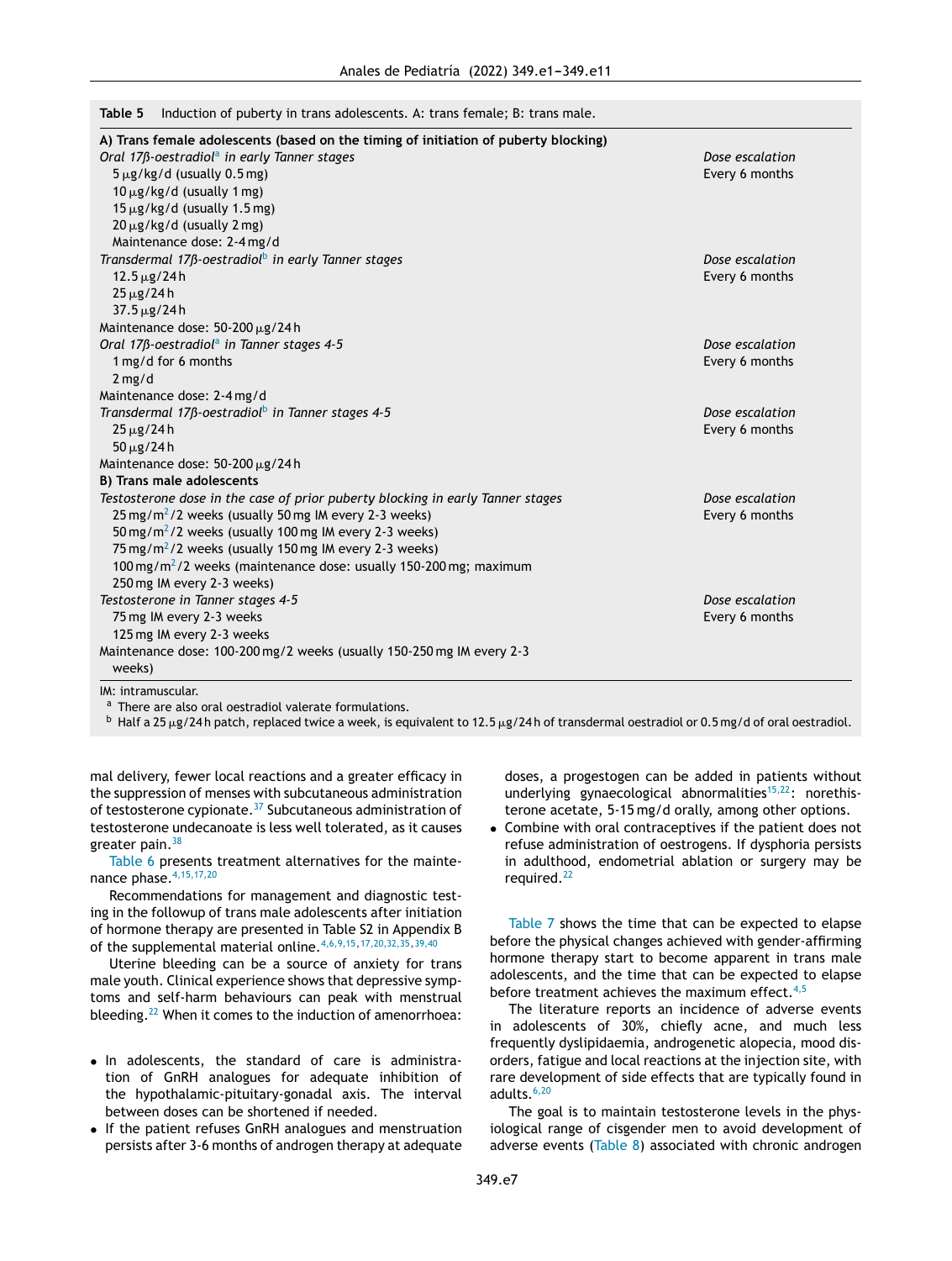#### <span id="page-7-0"></span>**Table 6** Alternatives for maintenance gender-affirming therapy. A) trans women; B) trans men.

#### **A) Trans female adolescents**

- Oestradiol spray,<sup>a</sup> 1.53 mg/dose: 1-3 puffs on the forearm (1 puff contains 1.58 mg of oestradiol hemihydrate, with a variable absorption).
- Oestradiol gel,<sup>a</sup> 0.6% oestradiol, applied once a day (it comes with an applicator that delivers 2.5 g of gel, equivalent to 1.5 mg of oestradiol hemihydrate, also with a variable absorption).

The use of oral ethinylestradiol is associated with an increased risk of oestrogen-related thromboembolic events, so its use is not recommended in trans individuals.[4](#page-9-0)

## **B) Trans male adolescents**

- Testosterone undecanoate (1000 mg/4 mL): 1 g IM every 10-14 weeks. It achieves more stable levels. If needed, adjust the dose interval.<sup>[4](#page-9-0)</sup>
- Transdermal<sup>b</sup>:

- Gels: 2% (20 mg/g), 1.6% (16 mg/g) and 1% (50 mg/5 g). Maintenance dose: 50-100 mg/d (usually 50 mg/d) applied topically in the morning on both thighs or the abdomen. It is transferred to women and infants through direct contact.

Testosterone 2% gel: 1 pump = 0.5 g gel = 10 mg de testosterone.

Testosterone 16.2 mg/g: 1 pump = 1.25 g gel = 20.25 mg testosterone.

Testosterone 1% packets: one 5 g packet = 50 mg testosterone.

- Patches: not distributed in Spain. Maintenance dose: 2.5-7.5 mg/24 h, changed every 48 h. Skin irritation develops frequently as a side effect.

Measurement of plasma levels of testosterone:

• Testosterone undecanoate: measure prior to next dose.

• Transdermal formulations: measurement can be taken at any time, starting from week 2 of treatment and at least 2 hours after topical application.[4,15](#page-9-0)

IM, intramuscular.

<sup>a</sup> Since the absorption of these drugs is highly variable and depends on the individual, their use is only recommended if no other dosage forms are available, starting with the lowest dose (single puff) and measuring plasma levels of oestradiol in 1-2 months.

<sup>b</sup> Testosterone administered through the transdermal or intramuscular route achieves similar masculinising effects, although the process may be slower with transdermal formulations.<sup>[17](#page-9-0)</sup>

| Table 7 |  | $\angle$ Effects of gender-affirming hormone therapy. A: trans female; B: trans male. |  |
|---------|--|---------------------------------------------------------------------------------------|--|
|         |  |                                                                                       |  |

| A) Feminising effects in trans women        | <b>Start</b>   | Peak           |
|---------------------------------------------|----------------|----------------|
| Body fat redistribution                     | 3-6 months     | 2-3 years      |
| Decreased muscle mass and strength          | 3-6 months     | 1-2 years      |
| Softer skin/decreased fat accumulation      | 3-6 months     | <b>Unknown</b> |
| Decreased libido                            | 1-3 months     | 3-6 months     |
| Decreased spontaneous erections             | 1-3 months     | 3-6 months     |
| Breast development                          | 3-6 months     | 2-3 years      |
| Decreased testicular volume                 | 3-6 months     | 2-3 years      |
| Decreased sperm production                  | <b>Unknown</b> | > 3 years      |
| Decreased terminal hair growth <sup>a</sup> | 6-12 months    | > 3 years      |
| Decreased scalp hair loss <sup>b</sup>      | Variable       |                |
| Voice changes <sup>c</sup>                  | No change      |                |
| B) Masculinising effects in trans men       | <b>Start</b>   | Peak           |
| Skin oiliness/acne                          | 1-6 months     | 1-2 years      |
| Growth of facial/body hair                  | 6-12 months    | 4-5 years      |
| Scalp hair loss <sup>d</sup>                | 6-12 months    |                |
| Increased muscle mass/strength              | 6-12 months    | 2-5 years      |
| Redistribution of fat                       | 1-6 months     | 2-5 years      |
| Cessation of menses <sup>e</sup>            | 1-6 months     |                |
| Clitoral enlargement <sup>f</sup>           | 1-6 months     | 1-2 years      |
| Vaginal atrophy                             | 1-6 months     | 1-2 years      |
| Voice deepening                             | 6-12 months    | 1-2 years      |

Adapted from Hembree et al (2017).<sup>[4](#page-9-0)</sup>

<sup>a</sup> Complete removal of male sexual hair will require cosmetic treatment (laser).

**b** Scalp hair loss may occur if administration of oestrogen is discontinued.

<sup>c</sup> The patient can work with a speech therapist and/or undergo surgery followed by speech therapy.

<sup>d</sup> Can be treated with the same approach as alopecia in cisgender men.

<sup>e</sup> If uterine bleeding continues, consider the addition of a progestational agent or endometrial ablation.

<sup>f</sup> The length of the clitoris can increase to a mean of up to 3.83  $\pm$  0.42 cm after 2 years of testosterone therapy.<sup>[5](#page-9-0)</sup>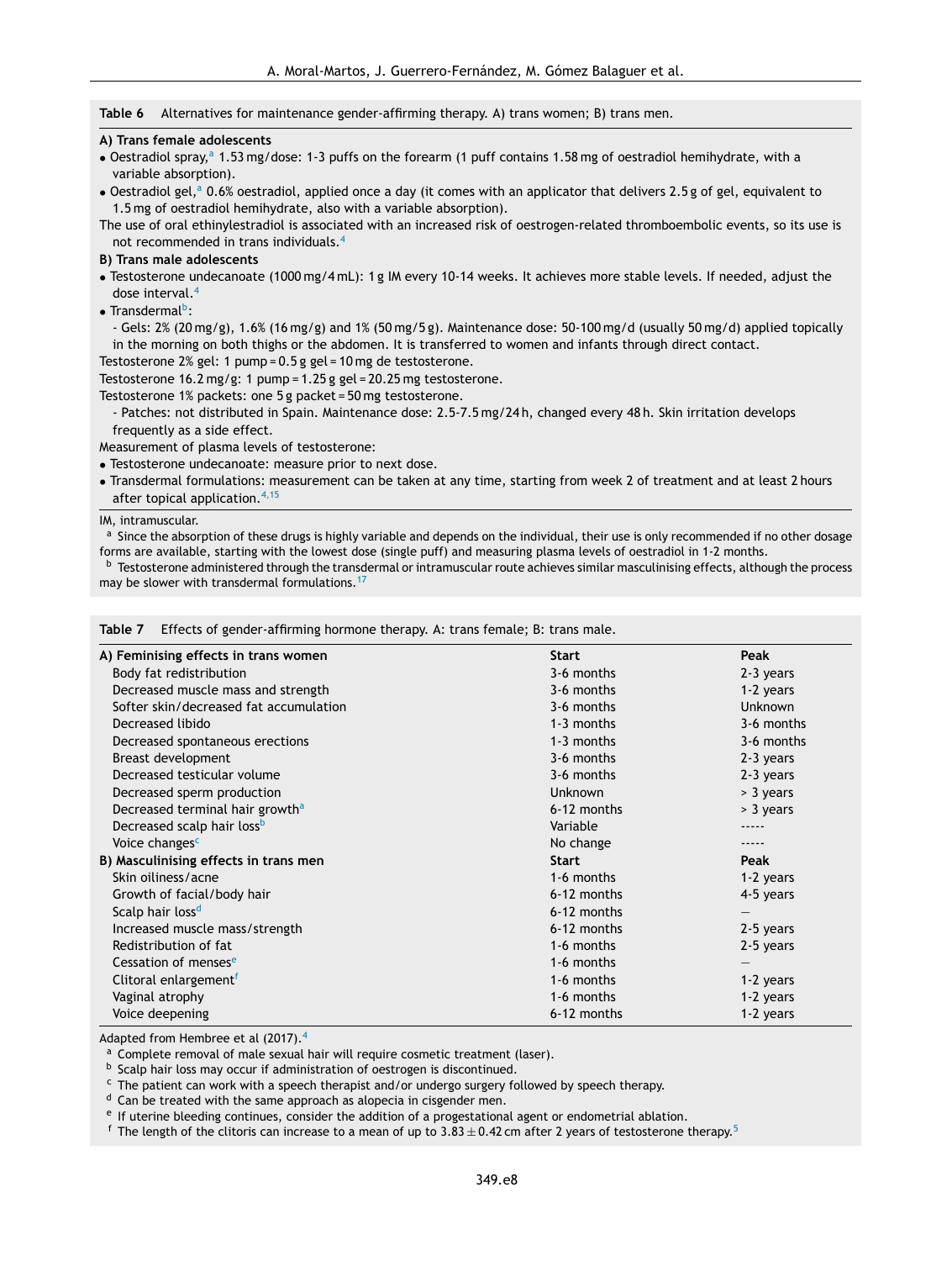| A)                           | Risks of hormone therapy in trans women                                                                                               |  |  |  |
|------------------------------|---------------------------------------------------------------------------------------------------------------------------------------|--|--|--|
| Cardiovascular <sup>32</sup> | Venous thrombosis                                                                                                                     |  |  |  |
|                              | CNS and cardiovascular disease <sup>a</sup>                                                                                           |  |  |  |
|                              | Cardiovascular disease risk factors <sup>b</sup> : hypertriglyceridemia, $\uparrow$ BMI, $\downarrow$ lean mass, $\downarrow$ insulin |  |  |  |
|                              | sensitivity, possible increase in risk of type 2 diabetes and possible high blood pressure                                            |  |  |  |
| Gastrointestinal             | Nausea and vomiting. Cholelithiasis. Hypertransaminasaemia                                                                            |  |  |  |
| Other                        | Hyperprolactinaemia                                                                                                                   |  |  |  |
|                              | Prolactinoma                                                                                                                          |  |  |  |
|                              | Decreased libido                                                                                                                      |  |  |  |
|                              | Headache                                                                                                                              |  |  |  |
|                              | Infertility                                                                                                                           |  |  |  |
| Antiandrogens                | Cyproterone acetate: fatigue, hyperprolactinaemia, prolactinoma,                                                                      |  |  |  |
|                              | Meningioma and hypertransaminasaemia <sup>c</sup>                                                                                     |  |  |  |
|                              | Spironolactone: $\uparrow$ K, fainting spells and gastrointestinal symptoms                                                           |  |  |  |
| B)                           | Risks of hormone therapy in trans men                                                                                                 |  |  |  |
| Cardiovascular <sup>32</sup> | Polycythaemia                                                                                                                         |  |  |  |
|                              | Cardiovascular disease risk factors:                                                                                                  |  |  |  |
|                              | -Changes in lipid profile: $\uparrow$ Triglycerides, $\uparrow$ LDL, $\downarrow$ HDL                                                 |  |  |  |
|                              | -Weight gain (increased lean mass)                                                                                                    |  |  |  |
|                              | -High blood pressured                                                                                                                 |  |  |  |
| Gastrointestinal             | Hypertransaminasaemia <sup>e</sup>                                                                                                    |  |  |  |
| Genitourinary                | Polycystic ovary syndrome <sup>d</sup>                                                                                                |  |  |  |
| Cutaneous                    | Facial acne and androgenetic alopecia                                                                                                 |  |  |  |
| Other                        | Mood swings, aggressive behaviours and psychosisf                                                                                     |  |  |  |
|                              | Increased libido                                                                                                                      |  |  |  |
|                              | Obstructive sleep apnoea syndrome                                                                                                     |  |  |  |
|                              | Headache                                                                                                                              |  |  |  |
|                              | Infertility                                                                                                                           |  |  |  |
|                              | Local reaction                                                                                                                        |  |  |  |
|                              | pulmonary oil microembolism <sup>g</sup>                                                                                              |  |  |  |

<span id="page-8-0"></span>**Table 8** Risks associated with gender-affirming hormone therapy. A: trans women; B: trans men.

BMI, body mass index; CNS central nervous system; HDL, high-density lipoprotein; K, potassium; LDL, low-density lipoprotein. <sup>a</sup> In the presence of risk factors.

b Increases in HDL and decreases in LDL, both protective factors against cardiovascular disease, have also been described.

 $c$  Hepatotoxicity described with doses of 100 mg.<sup>[31](#page-10-0)</sup>

d Contradictory data. [35,36](#page-10-0)

 $e$  The risk of severe liver disease is minimal with the use of transdermal testosterone.<sup>[4](#page-9-0)</sup>

 $^{\mathsf{f}}$  Infrequent, seemingly associated with doses above the physiological range.  $^{17}$  $^{17}$  $^{17}$ 

<sup>g</sup> Infrequent, associated with intramuscular administration.

therapy,  $4,15,17$  chiefly erythrocytosis, liver dysfunction, high blood pressure, excess weight, lipid profile changes, severe acne and psychological disorders.<sup>[4](#page-9-0)</sup>

# **Partial feminization/masculinization. Nonbinary individuals**

Nonbinary individuals are less likely to seek surgery, and while partial feminization or masculinization is most frequently sought by nonbinary individuals, it may be requested by any trans person.

Clinicians must provide individualised and adaptable care, including hormone therapy, tailored to the extent possible to the needs of the individual and beyond the dichotomous goals of the traditional binary gender model. Specifically, nonbinary individuals or trans men may seek partial masculinization and nonbinary individuals or trans women may seek partial feminization without affecting sexual function. In addition, nonbinary individuals assigned

female at birth may seek a mastectomy prior to the potential initiation of hormone therapy.<sup>[23](#page-10-0)</sup> Other individuals may not require any endocrinological and/or surgical care, but may request psychological care due to the lack of understanding and the discrimination they endure, as do other trans individuals, in their case compounded by the lack of awareness of nonbinary identities in the general population. Appendix B of the online supplemental material<sup>[23](#page-10-0)</sup> summarises different endocrinological approaches.

# **Recommendations for potential fertility preservation**

Clinicians should counsel their patients about fertility before initiation of treatment with GnRH analogues or genderaffirming hormone therapy. In Spain, fertility preservation is subject to national law 14/2006 on assisted reproduction techniques (BOE-A-2006-9292) with techniques that are covered by the public health system for trans individuals that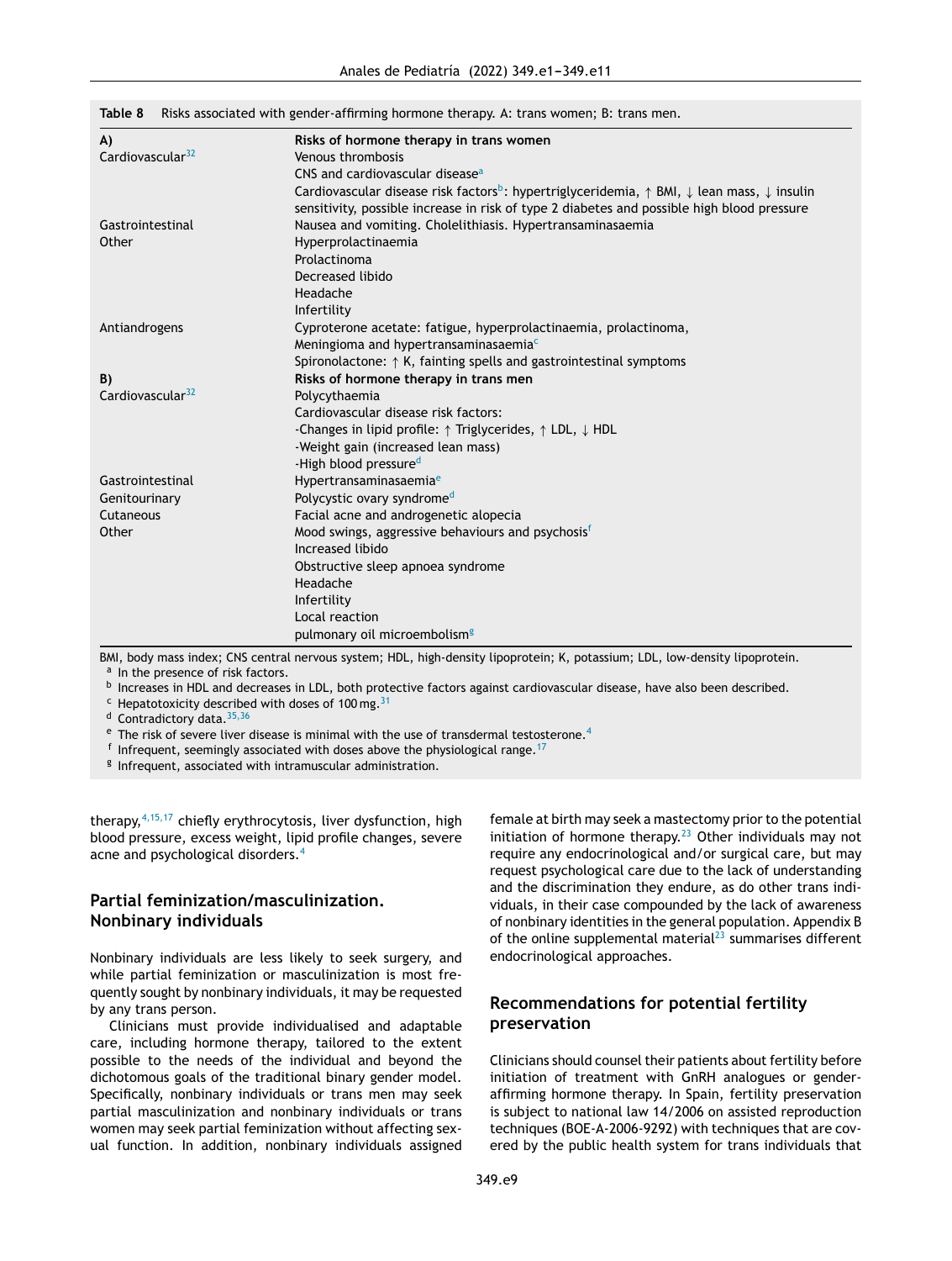<span id="page-9-0"></span>remain able to conceive (BOE-A-2021-18287). Trans women can choose to undergo sperm cryopreservation and trans men oocyte cryopreservation. Experimental options in prepubertal trans children include cryopreservation of ovarian or testicular tissue for in vitro maturation.  $28,41$ 

Although the collection of sperm for cryopreservation should ideally take place prior to initiation of genderaffirming hormone therapy, some studies show that it can be attempted later, with reports of successful outcomes in some trans women.<sup>[28,41](#page-10-0)</sup>

Similarly, testosterone therapy has variable effects on ovarian function, female organs and future fertility. There are trans men that become pregnant after discontinuing treatment with testosterone, and in some cases even while in treatment, with the added risk that testosterone is a teratogen.<sup>[28](#page-10-0)</sup>

# **Closing commentary**

The care of trans children and youth requires a multidisciplinary approach and delivery by professionals specialised in gender identity capable of adapting to the emerging needs of the patients and embracing the diversity of trans individuals in the perception of the body, gender identity or gender expression outside the social norm. Research efforts must focus on optimising treatments and minimising their potential adverse effects. On the other hand, efforts must be made in society to fight against the stigmatization of transgender and gender-diverse people.

# **Conflicts of interest**

The authors have no conflicts of interest to declare.

## **Appendix A. Supplementary data**

Supplementary material related to this article can be found, in the online version, at doi[:https://doi.org/10.1016/](https://doi.org/10.1016/j.anpede.2022.02.002) [j.anpede.2022.02.002.](https://doi.org/10.1016/j.anpede.2022.02.002)

## **References**

- 1. [Platero](http://refhub.elsevier.com/S2341-2879(22)00078-3/sbref0005) [Méndez](http://refhub.elsevier.com/S2341-2879(22)00078-3/sbref0005) [R.](http://refhub.elsevier.com/S2341-2879(22)00078-3/sbref0005) [Trans\\*exualidades.](http://refhub.elsevier.com/S2341-2879(22)00078-3/sbref0005) Acompañamiento, [fac](http://refhub.elsevier.com/S2341-2879(22)00078-3/sbref0005)[tores](http://refhub.elsevier.com/S2341-2879(22)00078-3/sbref0005) [de](http://refhub.elsevier.com/S2341-2879(22)00078-3/sbref0005) [salud](http://refhub.elsevier.com/S2341-2879(22)00078-3/sbref0005) [y](http://refhub.elsevier.com/S2341-2879(22)00078-3/sbref0005) [recursos](http://refhub.elsevier.com/S2341-2879(22)00078-3/sbref0005) [educativos.](http://refhub.elsevier.com/S2341-2879(22)00078-3/sbref0005) [Barcelona:](http://refhub.elsevier.com/S2341-2879(22)00078-3/sbref0005) [Bellaterra;](http://refhub.elsevier.com/S2341-2879(22)00078-3/sbref0005) [2014.](http://refhub.elsevier.com/S2341-2879(22)00078-3/sbref0005)
- 2. [Rafferty](http://refhub.elsevier.com/S2341-2879(22)00078-3/sbref0010) [J.](http://refhub.elsevier.com/S2341-2879(22)00078-3/sbref0010) [Committee](http://refhub.elsevier.com/S2341-2879(22)00078-3/sbref0010) [on](http://refhub.elsevier.com/S2341-2879(22)00078-3/sbref0010) [Psychosocial](http://refhub.elsevier.com/S2341-2879(22)00078-3/sbref0010) [Aspects](http://refhub.elsevier.com/S2341-2879(22)00078-3/sbref0010) [of](http://refhub.elsevier.com/S2341-2879(22)00078-3/sbref0010) [Child](http://refhub.elsevier.com/S2341-2879(22)00078-3/sbref0010) [and](http://refhub.elsevier.com/S2341-2879(22)00078-3/sbref0010) [Family](http://refhub.elsevier.com/S2341-2879(22)00078-3/sbref0010) [Health,](http://refhub.elsevier.com/S2341-2879(22)00078-3/sbref0010) [Committee](http://refhub.elsevier.com/S2341-2879(22)00078-3/sbref0010) [on](http://refhub.elsevier.com/S2341-2879(22)00078-3/sbref0010) [Adolescence](http://refhub.elsevier.com/S2341-2879(22)00078-3/sbref0010) [and](http://refhub.elsevier.com/S2341-2879(22)00078-3/sbref0010) [Section](http://refhub.elsevier.com/S2341-2879(22)00078-3/sbref0010) [on](http://refhub.elsevier.com/S2341-2879(22)00078-3/sbref0010) [Les](http://refhub.elsevier.com/S2341-2879(22)00078-3/sbref0010)[bian,](http://refhub.elsevier.com/S2341-2879(22)00078-3/sbref0010) [Gay,](http://refhub.elsevier.com/S2341-2879(22)00078-3/sbref0010) [Bisexual,](http://refhub.elsevier.com/S2341-2879(22)00078-3/sbref0010) [and](http://refhub.elsevier.com/S2341-2879(22)00078-3/sbref0010) [Transgender](http://refhub.elsevier.com/S2341-2879(22)00078-3/sbref0010) [Health](http://refhub.elsevier.com/S2341-2879(22)00078-3/sbref0010) [and](http://refhub.elsevier.com/S2341-2879(22)00078-3/sbref0010) [Wellness.](http://refhub.elsevier.com/S2341-2879(22)00078-3/sbref0010) [Ensuring](http://refhub.elsevier.com/S2341-2879(22)00078-3/sbref0010) [Comprehensive](http://refhub.elsevier.com/S2341-2879(22)00078-3/sbref0010) [Care](http://refhub.elsevier.com/S2341-2879(22)00078-3/sbref0010) [and](http://refhub.elsevier.com/S2341-2879(22)00078-3/sbref0010) [Support](http://refhub.elsevier.com/S2341-2879(22)00078-3/sbref0010) [for](http://refhub.elsevier.com/S2341-2879(22)00078-3/sbref0010) [Transgender](http://refhub.elsevier.com/S2341-2879(22)00078-3/sbref0010) [and](http://refhub.elsevier.com/S2341-2879(22)00078-3/sbref0010) [Gender-Diverse](http://refhub.elsevier.com/S2341-2879(22)00078-3/sbref0010) [Children](http://refhub.elsevier.com/S2341-2879(22)00078-3/sbref0010) [and](http://refhub.elsevier.com/S2341-2879(22)00078-3/sbref0010) [Adolescents.](http://refhub.elsevier.com/S2341-2879(22)00078-3/sbref0010) [Pediatrics.](http://refhub.elsevier.com/S2341-2879(22)00078-3/sbref0010) 2018:142:2018-[162.](http://refhub.elsevier.com/S2341-2879(22)00078-3/sbref0010)
- 3. [Olson](http://refhub.elsevier.com/S2341-2879(22)00078-3/sbref0015) [KR,](http://refhub.elsevier.com/S2341-2879(22)00078-3/sbref0015) [Key](http://refhub.elsevier.com/S2341-2879(22)00078-3/sbref0015) [AC,](http://refhub.elsevier.com/S2341-2879(22)00078-3/sbref0015) [Eaton](http://refhub.elsevier.com/S2341-2879(22)00078-3/sbref0015) [NR.](http://refhub.elsevier.com/S2341-2879(22)00078-3/sbref0015) [Gender](http://refhub.elsevier.com/S2341-2879(22)00078-3/sbref0015) [cognition](http://refhub.elsevier.com/S2341-2879(22)00078-3/sbref0015) [in](http://refhub.elsevier.com/S2341-2879(22)00078-3/sbref0015) [transgender](http://refhub.elsevier.com/S2341-2879(22)00078-3/sbref0015) [children.](http://refhub.elsevier.com/S2341-2879(22)00078-3/sbref0015) [Psychol](http://refhub.elsevier.com/S2341-2879(22)00078-3/sbref0015) [Sci.](http://refhub.elsevier.com/S2341-2879(22)00078-3/sbref0015) [2015;26:467](http://refhub.elsevier.com/S2341-2879(22)00078-3/sbref0015)-[74.](http://refhub.elsevier.com/S2341-2879(22)00078-3/sbref0015)
- 4. [Hembree](http://refhub.elsevier.com/S2341-2879(22)00078-3/sbref0020) [WC,](http://refhub.elsevier.com/S2341-2879(22)00078-3/sbref0020) [Cohen-Kettenis](http://refhub.elsevier.com/S2341-2879(22)00078-3/sbref0020) [PT,](http://refhub.elsevier.com/S2341-2879(22)00078-3/sbref0020) [Gooren](http://refhub.elsevier.com/S2341-2879(22)00078-3/sbref0020) [L,](http://refhub.elsevier.com/S2341-2879(22)00078-3/sbref0020) [Hannema](http://refhub.elsevier.com/S2341-2879(22)00078-3/sbref0020) [SE,](http://refhub.elsevier.com/S2341-2879(22)00078-3/sbref0020) [Meyer](http://refhub.elsevier.com/S2341-2879(22)00078-3/sbref0020) [WJ,](http://refhub.elsevier.com/S2341-2879(22)00078-3/sbref0020) [Murad](http://refhub.elsevier.com/S2341-2879(22)00078-3/sbref0020) [MH,](http://refhub.elsevier.com/S2341-2879(22)00078-3/sbref0020) [et](http://refhub.elsevier.com/S2341-2879(22)00078-3/sbref0020) [al.](http://refhub.elsevier.com/S2341-2879(22)00078-3/sbref0020) [Endocrine](http://refhub.elsevier.com/S2341-2879(22)00078-3/sbref0020) [Treatment](http://refhub.elsevier.com/S2341-2879(22)00078-3/sbref0020) [of](http://refhub.elsevier.com/S2341-2879(22)00078-3/sbref0020) [Gender-Dysphoric/Gender-Incongruent](http://refhub.elsevier.com/S2341-2879(22)00078-3/sbref0020) [Persons:](http://refhub.elsevier.com/S2341-2879(22)00078-3/sbref0020) [An](http://refhub.elsevier.com/S2341-2879(22)00078-3/sbref0020) [Endocrine](http://refhub.elsevier.com/S2341-2879(22)00078-3/sbref0020) [Society](http://refhub.elsevier.com/S2341-2879(22)00078-3/sbref0020) [Clinical](http://refhub.elsevier.com/S2341-2879(22)00078-3/sbref0020) [Practice](http://refhub.elsevier.com/S2341-2879(22)00078-3/sbref0020) [Guideline.](http://refhub.elsevier.com/S2341-2879(22)00078-3/sbref0020) [J](http://refhub.elsevier.com/S2341-2879(22)00078-3/sbref0020) [Clin](http://refhub.elsevier.com/S2341-2879(22)00078-3/sbref0020) [Endocrinol](http://refhub.elsevier.com/S2341-2879(22)00078-3/sbref0020) [Metab.](http://refhub.elsevier.com/S2341-2879(22)00078-3/sbref0020) [2017;102:3869](http://refhub.elsevier.com/S2341-2879(22)00078-3/sbref0020)-[903.](http://refhub.elsevier.com/S2341-2879(22)00078-3/sbref0020)
- 5. [T'Sjoen](http://refhub.elsevier.com/S2341-2879(22)00078-3/sbref0025) [G,](http://refhub.elsevier.com/S2341-2879(22)00078-3/sbref0025) [Arcelus](http://refhub.elsevier.com/S2341-2879(22)00078-3/sbref0025) [J,](http://refhub.elsevier.com/S2341-2879(22)00078-3/sbref0025) [Gooren](http://refhub.elsevier.com/S2341-2879(22)00078-3/sbref0025) [L,](http://refhub.elsevier.com/S2341-2879(22)00078-3/sbref0025) [Klink](http://refhub.elsevier.com/S2341-2879(22)00078-3/sbref0025) [DT,](http://refhub.elsevier.com/S2341-2879(22)00078-3/sbref0025) [Tangpricha](http://refhub.elsevier.com/S2341-2879(22)00078-3/sbref0025) [V.](http://refhub.elsevier.com/S2341-2879(22)00078-3/sbref0025) [Endocrinology](http://refhub.elsevier.com/S2341-2879(22)00078-3/sbref0025) [of](http://refhub.elsevier.com/S2341-2879(22)00078-3/sbref0025) [Transgender](http://refhub.elsevier.com/S2341-2879(22)00078-3/sbref0025) [Medicine.](http://refhub.elsevier.com/S2341-2879(22)00078-3/sbref0025) [Endocr](http://refhub.elsevier.com/S2341-2879(22)00078-3/sbref0025) [Rev.](http://refhub.elsevier.com/S2341-2879(22)00078-3/sbref0025) 2019;40:97-117.
- 6. [Chew](http://refhub.elsevier.com/S2341-2879(22)00078-3/sbref0030) [D,](http://refhub.elsevier.com/S2341-2879(22)00078-3/sbref0030) [Anderson](http://refhub.elsevier.com/S2341-2879(22)00078-3/sbref0030) [J,](http://refhub.elsevier.com/S2341-2879(22)00078-3/sbref0030) [Williams](http://refhub.elsevier.com/S2341-2879(22)00078-3/sbref0030) [K,](http://refhub.elsevier.com/S2341-2879(22)00078-3/sbref0030) [May](http://refhub.elsevier.com/S2341-2879(22)00078-3/sbref0030) [T,](http://refhub.elsevier.com/S2341-2879(22)00078-3/sbref0030) [Pang](http://refhub.elsevier.com/S2341-2879(22)00078-3/sbref0030) [K.](http://refhub.elsevier.com/S2341-2879(22)00078-3/sbref0030) [Hormonal](http://refhub.elsevier.com/S2341-2879(22)00078-3/sbref0030) [Treat](http://refhub.elsevier.com/S2341-2879(22)00078-3/sbref0030)[ment](http://refhub.elsevier.com/S2341-2879(22)00078-3/sbref0030) [in](http://refhub.elsevier.com/S2341-2879(22)00078-3/sbref0030) [Young](http://refhub.elsevier.com/S2341-2879(22)00078-3/sbref0030) [People](http://refhub.elsevier.com/S2341-2879(22)00078-3/sbref0030) [With](http://refhub.elsevier.com/S2341-2879(22)00078-3/sbref0030) [Gender](http://refhub.elsevier.com/S2341-2879(22)00078-3/sbref0030) [Dysphoria:](http://refhub.elsevier.com/S2341-2879(22)00078-3/sbref0030) [A](http://refhub.elsevier.com/S2341-2879(22)00078-3/sbref0030) [Systematic](http://refhub.elsevier.com/S2341-2879(22)00078-3/sbref0030) [Review.](http://refhub.elsevier.com/S2341-2879(22)00078-3/sbref0030) [Pediatrics.](http://refhub.elsevier.com/S2341-2879(22)00078-3/sbref0030) 2018;141:2017-3742.
- 7. [López](http://refhub.elsevier.com/S2341-2879(22)00078-3/sbref0035) [de](http://refhub.elsevier.com/S2341-2879(22)00078-3/sbref0035) [Lara](http://refhub.elsevier.com/S2341-2879(22)00078-3/sbref0035) [D,](http://refhub.elsevier.com/S2341-2879(22)00078-3/sbref0035) [Pérez](http://refhub.elsevier.com/S2341-2879(22)00078-3/sbref0035) [Rodríguez](http://refhub.elsevier.com/S2341-2879(22)00078-3/sbref0035) [O,](http://refhub.elsevier.com/S2341-2879(22)00078-3/sbref0035) [Cuellar](http://refhub.elsevier.com/S2341-2879(22)00078-3/sbref0035) [Flores](http://refhub.elsevier.com/S2341-2879(22)00078-3/sbref0035) [I,](http://refhub.elsevier.com/S2341-2879(22)00078-3/sbref0035) [Pedreira](http://refhub.elsevier.com/S2341-2879(22)00078-3/sbref0035) [Masa](http://refhub.elsevier.com/S2341-2879(22)00078-3/sbref0035) [JL,](http://refhub.elsevier.com/S2341-2879(22)00078-3/sbref0035) Campos-Muñoz [L,](http://refhub.elsevier.com/S2341-2879(22)00078-3/sbref0035) [Cuesta](http://refhub.elsevier.com/S2341-2879(22)00078-3/sbref0035) [Hernández](http://refhub.elsevier.com/S2341-2879(22)00078-3/sbref0035) [M,](http://refhub.elsevier.com/S2341-2879(22)00078-3/sbref0035) [et](http://refhub.elsevier.com/S2341-2879(22)00078-3/sbref0035) [al.](http://refhub.elsevier.com/S2341-2879(22)00078-3/sbref0035) [Psychoso](http://refhub.elsevier.com/S2341-2879(22)00078-3/sbref0035)[cial](http://refhub.elsevier.com/S2341-2879(22)00078-3/sbref0035) [assessment](http://refhub.elsevier.com/S2341-2879(22)00078-3/sbref0035) [in](http://refhub.elsevier.com/S2341-2879(22)00078-3/sbref0035) [transgender](http://refhub.elsevier.com/S2341-2879(22)00078-3/sbref0035) [adolescents.](http://refhub.elsevier.com/S2341-2879(22)00078-3/sbref0035) [An](http://refhub.elsevier.com/S2341-2879(22)00078-3/sbref0035) [Pediatr](http://refhub.elsevier.com/S2341-2879(22)00078-3/sbref0035) [\(Engl](http://refhub.elsevier.com/S2341-2879(22)00078-3/sbref0035) [Ed\).](http://refhub.elsevier.com/S2341-2879(22)00078-3/sbref0035)  $2020;93:41-8$ .
- 8. [Turban](http://refhub.elsevier.com/S2341-2879(22)00078-3/sbref0040) [JL,](http://refhub.elsevier.com/S2341-2879(22)00078-3/sbref0040) [King](http://refhub.elsevier.com/S2341-2879(22)00078-3/sbref0040) [D,](http://refhub.elsevier.com/S2341-2879(22)00078-3/sbref0040) [Carswell](http://refhub.elsevier.com/S2341-2879(22)00078-3/sbref0040) [JM,](http://refhub.elsevier.com/S2341-2879(22)00078-3/sbref0040) [Keuroghlian](http://refhub.elsevier.com/S2341-2879(22)00078-3/sbref0040) [AS.](http://refhub.elsevier.com/S2341-2879(22)00078-3/sbref0040) [Pubertal](http://refhub.elsevier.com/S2341-2879(22)00078-3/sbref0040) [Sup](http://refhub.elsevier.com/S2341-2879(22)00078-3/sbref0040)[pression](http://refhub.elsevier.com/S2341-2879(22)00078-3/sbref0040) [for](http://refhub.elsevier.com/S2341-2879(22)00078-3/sbref0040) [Transgender](http://refhub.elsevier.com/S2341-2879(22)00078-3/sbref0040) [Youth](http://refhub.elsevier.com/S2341-2879(22)00078-3/sbref0040) [and](http://refhub.elsevier.com/S2341-2879(22)00078-3/sbref0040) [Risk](http://refhub.elsevier.com/S2341-2879(22)00078-3/sbref0040) [of](http://refhub.elsevier.com/S2341-2879(22)00078-3/sbref0040) [Suicidal](http://refhub.elsevier.com/S2341-2879(22)00078-3/sbref0040) [Ideation.](http://refhub.elsevier.com/S2341-2879(22)00078-3/sbref0040)  $Pediatrics. 2020:145:1725-2019.$  $Pediatrics. 2020:145:1725-2019.$
- 9. [Mahfouda](http://refhub.elsevier.com/S2341-2879(22)00078-3/sbref0045) [S,](http://refhub.elsevier.com/S2341-2879(22)00078-3/sbref0045) [Moore](http://refhub.elsevier.com/S2341-2879(22)00078-3/sbref0045) [JK,](http://refhub.elsevier.com/S2341-2879(22)00078-3/sbref0045) [Siafarikas](http://refhub.elsevier.com/S2341-2879(22)00078-3/sbref0045) [A,](http://refhub.elsevier.com/S2341-2879(22)00078-3/sbref0045) [Hewitt](http://refhub.elsevier.com/S2341-2879(22)00078-3/sbref0045) [T,](http://refhub.elsevier.com/S2341-2879(22)00078-3/sbref0045) [Ganti](http://refhub.elsevier.com/S2341-2879(22)00078-3/sbref0045) [U,](http://refhub.elsevier.com/S2341-2879(22)00078-3/sbref0045) [Lin](http://refhub.elsevier.com/S2341-2879(22)00078-3/sbref0045) [A,](http://refhub.elsevier.com/S2341-2879(22)00078-3/sbref0045) [et](http://refhub.elsevier.com/S2341-2879(22)00078-3/sbref0045) [al.](http://refhub.elsevier.com/S2341-2879(22)00078-3/sbref0045) [Gender-affirming](http://refhub.elsevier.com/S2341-2879(22)00078-3/sbref0045) [hormones](http://refhub.elsevier.com/S2341-2879(22)00078-3/sbref0045) [and](http://refhub.elsevier.com/S2341-2879(22)00078-3/sbref0045) [surgery](http://refhub.elsevier.com/S2341-2879(22)00078-3/sbref0045) [in](http://refhub.elsevier.com/S2341-2879(22)00078-3/sbref0045) [trans](http://refhub.elsevier.com/S2341-2879(22)00078-3/sbref0045)[gender](http://refhub.elsevier.com/S2341-2879(22)00078-3/sbref0045) [children](http://refhub.elsevier.com/S2341-2879(22)00078-3/sbref0045) [and](http://refhub.elsevier.com/S2341-2879(22)00078-3/sbref0045) [adolescents.](http://refhub.elsevier.com/S2341-2879(22)00078-3/sbref0045) [Lancet](http://refhub.elsevier.com/S2341-2879(22)00078-3/sbref0045) [Diabetes](http://refhub.elsevier.com/S2341-2879(22)00078-3/sbref0045) [Endocrinol.](http://refhub.elsevier.com/S2341-2879(22)00078-3/sbref0045) 2019:7:484[-98.](http://refhub.elsevier.com/S2341-2879(22)00078-3/sbref0045)
- 10. [Olson](http://refhub.elsevier.com/S2341-2879(22)00078-3/sbref0050) [KR,](http://refhub.elsevier.com/S2341-2879(22)00078-3/sbref0050) [Durwood](http://refhub.elsevier.com/S2341-2879(22)00078-3/sbref0050) [L,](http://refhub.elsevier.com/S2341-2879(22)00078-3/sbref0050) [DeMeules](http://refhub.elsevier.com/S2341-2879(22)00078-3/sbref0050) [M,](http://refhub.elsevier.com/S2341-2879(22)00078-3/sbref0050) [McLaughlin](http://refhub.elsevier.com/S2341-2879(22)00078-3/sbref0050) [KA.](http://refhub.elsevier.com/S2341-2879(22)00078-3/sbref0050) [Mental](http://refhub.elsevier.com/S2341-2879(22)00078-3/sbref0050) [Health](http://refhub.elsevier.com/S2341-2879(22)00078-3/sbref0050) [of](http://refhub.elsevier.com/S2341-2879(22)00078-3/sbref0050) [Transgender](http://refhub.elsevier.com/S2341-2879(22)00078-3/sbref0050) [Children](http://refhub.elsevier.com/S2341-2879(22)00078-3/sbref0050) [Who](http://refhub.elsevier.com/S2341-2879(22)00078-3/sbref0050) [Are](http://refhub.elsevier.com/S2341-2879(22)00078-3/sbref0050) [Supported](http://refhub.elsevier.com/S2341-2879(22)00078-3/sbref0050) [in](http://refhub.elsevier.com/S2341-2879(22)00078-3/sbref0050) [Their](http://refhub.elsevier.com/S2341-2879(22)00078-3/sbref0050) [Identities.](http://refhub.elsevier.com/S2341-2879(22)00078-3/sbref0050) [Pediatrics.](http://refhub.elsevier.com/S2341-2879(22)00078-3/sbref0050) [2016;137:e20153223.](http://refhub.elsevier.com/S2341-2879(22)00078-3/sbref0050)
- 11. [Valentine](http://refhub.elsevier.com/S2341-2879(22)00078-3/sbref0055) [SE,](http://refhub.elsevier.com/S2341-2879(22)00078-3/sbref0055) [Shipherd](http://refhub.elsevier.com/S2341-2879(22)00078-3/sbref0055) [JC.](http://refhub.elsevier.com/S2341-2879(22)00078-3/sbref0055) [A](http://refhub.elsevier.com/S2341-2879(22)00078-3/sbref0055) [systematic](http://refhub.elsevier.com/S2341-2879(22)00078-3/sbref0055) [review](http://refhub.elsevier.com/S2341-2879(22)00078-3/sbref0055) [of](http://refhub.elsevier.com/S2341-2879(22)00078-3/sbref0055) [social](http://refhub.elsevier.com/S2341-2879(22)00078-3/sbref0055) [stress](http://refhub.elsevier.com/S2341-2879(22)00078-3/sbref0055) [and](http://refhub.elsevier.com/S2341-2879(22)00078-3/sbref0055) [mental](http://refhub.elsevier.com/S2341-2879(22)00078-3/sbref0055) [health](http://refhub.elsevier.com/S2341-2879(22)00078-3/sbref0055) [among](http://refhub.elsevier.com/S2341-2879(22)00078-3/sbref0055) [transgender](http://refhub.elsevier.com/S2341-2879(22)00078-3/sbref0055) [and](http://refhub.elsevier.com/S2341-2879(22)00078-3/sbref0055) [gender](http://refhub.elsevier.com/S2341-2879(22)00078-3/sbref0055) [non](http://refhub.elsevier.com/S2341-2879(22)00078-3/sbref0055)[conforming](http://refhub.elsevier.com/S2341-2879(22)00078-3/sbref0055) [people](http://refhub.elsevier.com/S2341-2879(22)00078-3/sbref0055) [in](http://refhub.elsevier.com/S2341-2879(22)00078-3/sbref0055) [the](http://refhub.elsevier.com/S2341-2879(22)00078-3/sbref0055) [United](http://refhub.elsevier.com/S2341-2879(22)00078-3/sbref0055) [States.](http://refhub.elsevier.com/S2341-2879(22)00078-3/sbref0055) [Clin](http://refhub.elsevier.com/S2341-2879(22)00078-3/sbref0055) [Psychol](http://refhub.elsevier.com/S2341-2879(22)00078-3/sbref0055) [Rev.](http://refhub.elsevier.com/S2341-2879(22)00078-3/sbref0055) 2018;66:24-38.
- 12. [Coelho](http://refhub.elsevier.com/S2341-2879(22)00078-3/sbref0060) [JS,](http://refhub.elsevier.com/S2341-2879(22)00078-3/sbref0060) [Suen](http://refhub.elsevier.com/S2341-2879(22)00078-3/sbref0060) [J,](http://refhub.elsevier.com/S2341-2879(22)00078-3/sbref0060) [Clark](http://refhub.elsevier.com/S2341-2879(22)00078-3/sbref0060) [BA,](http://refhub.elsevier.com/S2341-2879(22)00078-3/sbref0060) [Marshall](http://refhub.elsevier.com/S2341-2879(22)00078-3/sbref0060) [SK,](http://refhub.elsevier.com/S2341-2879(22)00078-3/sbref0060) [Geller](http://refhub.elsevier.com/S2341-2879(22)00078-3/sbref0060) [J,](http://refhub.elsevier.com/S2341-2879(22)00078-3/sbref0060) [Lam](http://refhub.elsevier.com/S2341-2879(22)00078-3/sbref0060) [P-](http://refhub.elsevier.com/S2341-2879(22)00078-3/sbref0060)[Y.](http://refhub.elsevier.com/S2341-2879(22)00078-3/sbref0060) [Eating](http://refhub.elsevier.com/S2341-2879(22)00078-3/sbref0060) [Disorder](http://refhub.elsevier.com/S2341-2879(22)00078-3/sbref0060) [Diagnoses](http://refhub.elsevier.com/S2341-2879(22)00078-3/sbref0060) [and](http://refhub.elsevier.com/S2341-2879(22)00078-3/sbref0060) [Symptom](http://refhub.elsevier.com/S2341-2879(22)00078-3/sbref0060) [Presentation](http://refhub.elsevier.com/S2341-2879(22)00078-3/sbref0060) [in](http://refhub.elsevier.com/S2341-2879(22)00078-3/sbref0060) [Transgender](http://refhub.elsevier.com/S2341-2879(22)00078-3/sbref0060) [Youth:](http://refhub.elsevier.com/S2341-2879(22)00078-3/sbref0060) [a](http://refhub.elsevier.com/S2341-2879(22)00078-3/sbref0060) [Scoping](http://refhub.elsevier.com/S2341-2879(22)00078-3/sbref0060) [Review.](http://refhub.elsevier.com/S2341-2879(22)00078-3/sbref0060) [Curr](http://refhub.elsevier.com/S2341-2879(22)00078-3/sbref0060) [Psychiatry](http://refhub.elsevier.com/S2341-2879(22)00078-3/sbref0060) [Rep.](http://refhub.elsevier.com/S2341-2879(22)00078-3/sbref0060) [2019;21:107.](http://refhub.elsevier.com/S2341-2879(22)00078-3/sbref0060)
- 13. [Modrego](http://refhub.elsevier.com/S2341-2879(22)00078-3/sbref0065) [Pardo](http://refhub.elsevier.com/S2341-2879(22)00078-3/sbref0065) [I,](http://refhub.elsevier.com/S2341-2879(22)00078-3/sbref0065) [Gómez](http://refhub.elsevier.com/S2341-2879(22)00078-3/sbref0065) [Balaguer](http://refhub.elsevier.com/S2341-2879(22)00078-3/sbref0065) [M,](http://refhub.elsevier.com/S2341-2879(22)00078-3/sbref0065) [Hurtado](http://refhub.elsevier.com/S2341-2879(22)00078-3/sbref0065) [Murillo](http://refhub.elsevier.com/S2341-2879(22)00078-3/sbref0065) [F,](http://refhub.elsevier.com/S2341-2879(22)00078-3/sbref0065) Cuñat [Navarro](http://refhub.elsevier.com/S2341-2879(22)00078-3/sbref0065) [E,](http://refhub.elsevier.com/S2341-2879(22)00078-3/sbref0065) [Solá](http://refhub.elsevier.com/S2341-2879(22)00078-3/sbref0065) [Izquierdo](http://refhub.elsevier.com/S2341-2879(22)00078-3/sbref0065) E, [Morillas](http://refhub.elsevier.com/S2341-2879(22)00078-3/sbref0065) Ariño [C.](http://refhub.elsevier.com/S2341-2879(22)00078-3/sbref0065) [Self-injurious](http://refhub.elsevier.com/S2341-2879(22)00078-3/sbref0065) [and](http://refhub.elsevier.com/S2341-2879(22)00078-3/sbref0065) [suicidal](http://refhub.elsevier.com/S2341-2879(22)00078-3/sbref0065) [behaviour](http://refhub.elsevier.com/S2341-2879(22)00078-3/sbref0065) [in](http://refhub.elsevier.com/S2341-2879(22)00078-3/sbref0065) [a](http://refhub.elsevier.com/S2341-2879(22)00078-3/sbref0065) [transsexual](http://refhub.elsevier.com/S2341-2879(22)00078-3/sbref0065) [adolescent](http://refhub.elsevier.com/S2341-2879(22)00078-3/sbref0065) [and](http://refhub.elsevier.com/S2341-2879(22)00078-3/sbref0065) [young](http://refhub.elsevier.com/S2341-2879(22)00078-3/sbref0065) [adult](http://refhub.elsevier.com/S2341-2879(22)00078-3/sbref0065) [population,](http://refhub.elsevier.com/S2341-2879(22)00078-3/sbref0065) [treated](http://refhub.elsevier.com/S2341-2879(22)00078-3/sbref0065) [at](http://refhub.elsevier.com/S2341-2879(22)00078-3/sbref0065) [a](http://refhub.elsevier.com/S2341-2879(22)00078-3/sbref0065) [specialised](http://refhub.elsevier.com/S2341-2879(22)00078-3/sbref0065) [gender](http://refhub.elsevier.com/S2341-2879(22)00078-3/sbref0065) [identity](http://refhub.elsevier.com/S2341-2879(22)00078-3/sbref0065) [unit](http://refhub.elsevier.com/S2341-2879(22)00078-3/sbref0065) [in](http://refhub.elsevier.com/S2341-2879(22)00078-3/sbref0065) [Spain.](http://refhub.elsevier.com/S2341-2879(22)00078-3/sbref0065) [Endocrinol](http://refhub.elsevier.com/S2341-2879(22)00078-3/sbref0065) [Diabetes](http://refhub.elsevier.com/S2341-2879(22)00078-3/sbref0065) [Nutr.](http://refhub.elsevier.com/S2341-2879(22)00078-3/sbref0065) 2021;68:338-45.
- 14. [Expósito-Campos](http://refhub.elsevier.com/S2341-2879(22)00078-3/sbref0070) [P,](http://refhub.elsevier.com/S2341-2879(22)00078-3/sbref0070) [Gómez-Balaguer](http://refhub.elsevier.com/S2341-2879(22)00078-3/sbref0070) [M,](http://refhub.elsevier.com/S2341-2879(22)00078-3/sbref0070) [Hurtado-Murillo](http://refhub.elsevier.com/S2341-2879(22)00078-3/sbref0070) [F,](http://refhub.elsevier.com/S2341-2879(22)00078-3/sbref0070) [García-Moreno](http://refhub.elsevier.com/S2341-2879(22)00078-3/sbref0070) [RM,](http://refhub.elsevier.com/S2341-2879(22)00078-3/sbref0070) Morillas-Ariño [C.](http://refhub.elsevier.com/S2341-2879(22)00078-3/sbref0070) [Medical](http://refhub.elsevier.com/S2341-2879(22)00078-3/sbref0070) [detransition](http://refhub.elsevier.com/S2341-2879(22)00078-3/sbref0070) [fol](http://refhub.elsevier.com/S2341-2879(22)00078-3/sbref0070)[lowing](http://refhub.elsevier.com/S2341-2879(22)00078-3/sbref0070) [transgender](http://refhub.elsevier.com/S2341-2879(22)00078-3/sbref0070) [identity](http://refhub.elsevier.com/S2341-2879(22)00078-3/sbref0070) [reaffirmation:](http://refhub.elsevier.com/S2341-2879(22)00078-3/sbref0070) [two](http://refhub.elsevier.com/S2341-2879(22)00078-3/sbref0070) [case](http://refhub.elsevier.com/S2341-2879(22)00078-3/sbref0070) [reports.](http://refhub.elsevier.com/S2341-2879(22)00078-3/sbref0070) [Sex](http://refhub.elsevier.com/S2341-2879(22)00078-3/sbref0070) [Health.](http://refhub.elsevier.com/S2341-2879(22)00078-3/sbref0070) 2022;18:498-501.
- 15. [Tinahones](http://refhub.elsevier.com/S2341-2879(22)00078-3/sbref0075) [FJ,](http://refhub.elsevier.com/S2341-2879(22)00078-3/sbref0075) [Asensi-Díez](http://refhub.elsevier.com/S2341-2879(22)00078-3/sbref0075) [R,](http://refhub.elsevier.com/S2341-2879(22)00078-3/sbref0075) [Callejas-Pozo](http://refhub.elsevier.com/S2341-2879(22)00078-3/sbref0075) [JE,](http://refhub.elsevier.com/S2341-2879(22)00078-3/sbref0075) [Hoyos](http://refhub.elsevier.com/S2341-2879(22)00078-3/sbref0075) [Gurrea](http://refhub.elsevier.com/S2341-2879(22)00078-3/sbref0075) [R,](http://refhub.elsevier.com/S2341-2879(22)00078-3/sbref0075) [López-Narbona](http://refhub.elsevier.com/S2341-2879(22)00078-3/sbref0075) [M,](http://refhub.elsevier.com/S2341-2879(22)00078-3/sbref0075) [López-Siguero](http://refhub.elsevier.com/S2341-2879(22)00078-3/sbref0075) [JP,](http://refhub.elsevier.com/S2341-2879(22)00078-3/sbref0075) [et](http://refhub.elsevier.com/S2341-2879(22)00078-3/sbref0075) [al.](http://refhub.elsevier.com/S2341-2879(22)00078-3/sbref0075) [Atención](http://refhub.elsevier.com/S2341-2879(22)00078-3/sbref0075) [sanitaria](http://refhub.elsevier.com/S2341-2879(22)00078-3/sbref0075) [a](http://refhub.elsevier.com/S2341-2879(22)00078-3/sbref0075) [personas](http://refhub.elsevier.com/S2341-2879(22)00078-3/sbref0075) [transexuales](http://refhub.elsevier.com/S2341-2879(22)00078-3/sbref0075) [en](http://refhub.elsevier.com/S2341-2879(22)00078-3/sbref0075) [la](http://refhub.elsevier.com/S2341-2879(22)00078-3/sbref0075) [infancia](http://refhub.elsevier.com/S2341-2879(22)00078-3/sbref0075) [y](http://refhub.elsevier.com/S2341-2879(22)00078-3/sbref0075) [adolescencia.](http://refhub.elsevier.com/S2341-2879(22)00078-3/sbref0075) [Proceso](http://refhub.elsevier.com/S2341-2879(22)00078-3/sbref0075) [Asistencial](http://refhub.elsevier.com/S2341-2879(22)00078-3/sbref0075) [Integrado.](http://refhub.elsevier.com/S2341-2879(22)00078-3/sbref0075) [Junta](http://refhub.elsevier.com/S2341-2879(22)00078-3/sbref0075) [de](http://refhub.elsevier.com/S2341-2879(22)00078-3/sbref0075) [Andalucía.](http://refhub.elsevier.com/S2341-2879(22)00078-3/sbref0075) [2016](http://refhub.elsevier.com/S2341-2879(22)00078-3/sbref0075) [\[accessed](http://refhub.elsevier.com/S2341-2879(22)00078-3/sbref0075) [28](http://refhub.elsevier.com/S2341-2879(22)00078-3/sbref0075) [Ago](http://refhub.elsevier.com/S2341-2879(22)00078-3/sbref0075) [2020\].](http://refhub.elsevier.com/S2341-2879(22)00078-3/sbref0075) [Available](http://refhub.elsevier.com/S2341-2879(22)00078-3/sbref0075) [from:](http://refhub.elsevier.com/S2341-2879(22)00078-3/sbref0075) [https://www.juntadeandalucia.](http://refhub.elsevier.com/S2341-2879(22)00078-3/sbref0075) [es/organismos/saludyfamilias/areas/calidad-investigacion](http://refhub.elsevier.com/S2341-2879(22)00078-3/sbref0075)[conocimiento/gestion-conocimiento/paginas/pai-at](http://refhub.elsevier.com/S2341-2879(22)00078-3/sbref0075)[transexuales-infancia-adolescencia.html.](http://refhub.elsevier.com/S2341-2879(22)00078-3/sbref0075)
- 16. Riaño [Galán](http://refhub.elsevier.com/S2341-2879(22)00078-3/sbref0080) [I,](http://refhub.elsevier.com/S2341-2879(22)00078-3/sbref0080) [del](http://refhub.elsevier.com/S2341-2879(22)00078-3/sbref0080) [Río](http://refhub.elsevier.com/S2341-2879(22)00078-3/sbref0080) [Pastoriza](http://refhub.elsevier.com/S2341-2879(22)00078-3/sbref0080) I, [Chueca](http://refhub.elsevier.com/S2341-2879(22)00078-3/sbref0080) [Guindulain](http://refhub.elsevier.com/S2341-2879(22)00078-3/sbref0080) [M,](http://refhub.elsevier.com/S2341-2879(22)00078-3/sbref0080) [Gabaldón](http://refhub.elsevier.com/S2341-2879(22)00078-3/sbref0080) [Fraile](http://refhub.elsevier.com/S2341-2879(22)00078-3/sbref0080) [S,](http://refhub.elsevier.com/S2341-2879(22)00078-3/sbref0080) [de](http://refhub.elsevier.com/S2341-2879(22)00078-3/sbref0080) [Montalvo](http://refhub.elsevier.com/S2341-2879(22)00078-3/sbref0080) [Jááskeläinem](http://refhub.elsevier.com/S2341-2879(22)00078-3/sbref0080) [F.](http://refhub.elsevier.com/S2341-2879(22)00078-3/sbref0080) [Posicionamiento](http://refhub.elsevier.com/S2341-2879(22)00078-3/sbref0080) [Técnico](http://refhub.elsevier.com/S2341-2879(22)00078-3/sbref0080) [de](http://refhub.elsevier.com/S2341-2879(22)00078-3/sbref0080) [la](http://refhub.elsevier.com/S2341-2879(22)00078-3/sbref0080) [Asociación](http://refhub.elsevier.com/S2341-2879(22)00078-3/sbref0080) Española de [Pediatría](http://refhub.elsevier.com/S2341-2879(22)00078-3/sbref0080) [en](http://refhub.elsevier.com/S2341-2879(22)00078-3/sbref0080) [relación](http://refhub.elsevier.com/S2341-2879(22)00078-3/sbref0080) [con](http://refhub.elsevier.com/S2341-2879(22)00078-3/sbref0080) [la](http://refhub.elsevier.com/S2341-2879(22)00078-3/sbref0080) [diversidad](http://refhub.elsevier.com/S2341-2879(22)00078-3/sbref0080) [de](http://refhub.elsevier.com/S2341-2879(22)00078-3/sbref0080) [género](http://refhub.elsevier.com/S2341-2879(22)00078-3/sbref0080) [en](http://refhub.elsevier.com/S2341-2879(22)00078-3/sbref0080) [la](http://refhub.elsevier.com/S2341-2879(22)00078-3/sbref0080) [infancia](http://refhub.elsevier.com/S2341-2879(22)00078-3/sbref0080) [y](http://refhub.elsevier.com/S2341-2879(22)00078-3/sbref0080) [la](http://refhub.elsevier.com/S2341-2879(22)00078-3/sbref0080) [adolescencia:](http://refhub.elsevier.com/S2341-2879(22)00078-3/sbref0080) [mirada](http://refhub.elsevier.com/S2341-2879(22)00078-3/sbref0080) [ética](http://refhub.elsevier.com/S2341-2879(22)00078-3/sbref0080) [y](http://refhub.elsevier.com/S2341-2879(22)00078-3/sbref0080) [jurídica](http://refhub.elsevier.com/S2341-2879(22)00078-3/sbref0080) [desde](http://refhub.elsevier.com/S2341-2879(22)00078-3/sbref0080) [una](http://refhub.elsevier.com/S2341-2879(22)00078-3/sbref0080) [perspectiva](http://refhub.elsevier.com/S2341-2879(22)00078-3/sbref0080) [multidisciplinar.](http://refhub.elsevier.com/S2341-2879(22)00078-3/sbref0080) [An](http://refhub.elsevier.com/S2341-2879(22)00078-3/sbref0080) [Pedi](http://refhub.elsevier.com/S2341-2879(22)00078-3/sbref0080)[atr.](http://refhub.elsevier.com/S2341-2879(22)00078-3/sbref0080) 2018:89:123.e1-6.
- 17. [Coleman](http://refhub.elsevier.com/S2341-2879(22)00078-3/sbref0085) [E,](http://refhub.elsevier.com/S2341-2879(22)00078-3/sbref0085) [Bockting](http://refhub.elsevier.com/S2341-2879(22)00078-3/sbref0085) [W,](http://refhub.elsevier.com/S2341-2879(22)00078-3/sbref0085) [Botzer](http://refhub.elsevier.com/S2341-2879(22)00078-3/sbref0085) [M,](http://refhub.elsevier.com/S2341-2879(22)00078-3/sbref0085) [Cohen-Kettenis](http://refhub.elsevier.com/S2341-2879(22)00078-3/sbref0085) [P,](http://refhub.elsevier.com/S2341-2879(22)00078-3/sbref0085) [DeCuypere](http://refhub.elsevier.com/S2341-2879(22)00078-3/sbref0085) [G,](http://refhub.elsevier.com/S2341-2879(22)00078-3/sbref0085) [Feldman](http://refhub.elsevier.com/S2341-2879(22)00078-3/sbref0085) [J,](http://refhub.elsevier.com/S2341-2879(22)00078-3/sbref0085) [et](http://refhub.elsevier.com/S2341-2879(22)00078-3/sbref0085) [al.](http://refhub.elsevier.com/S2341-2879(22)00078-3/sbref0085) [Standards](http://refhub.elsevier.com/S2341-2879(22)00078-3/sbref0085) [of](http://refhub.elsevier.com/S2341-2879(22)00078-3/sbref0085) [Care](http://refhub.elsevier.com/S2341-2879(22)00078-3/sbref0085) [for](http://refhub.elsevier.com/S2341-2879(22)00078-3/sbref0085) [the](http://refhub.elsevier.com/S2341-2879(22)00078-3/sbref0085) [Health](http://refhub.elsevier.com/S2341-2879(22)00078-3/sbref0085) [of](http://refhub.elsevier.com/S2341-2879(22)00078-3/sbref0085) [Transsexual,](http://refhub.elsevier.com/S2341-2879(22)00078-3/sbref0085) [Transgender,](http://refhub.elsevier.com/S2341-2879(22)00078-3/sbref0085) [and](http://refhub.elsevier.com/S2341-2879(22)00078-3/sbref0085) [Gender-Nonconforming](http://refhub.elsevier.com/S2341-2879(22)00078-3/sbref0085) [People,](http://refhub.elsevier.com/S2341-2879(22)00078-3/sbref0085) [Version](http://refhub.elsevier.com/S2341-2879(22)00078-3/sbref0085) [7.](http://refhub.elsevier.com/S2341-2879(22)00078-3/sbref0085) [Int](http://refhub.elsevier.com/S2341-2879(22)00078-3/sbref0085) [J](http://refhub.elsevier.com/S2341-2879(22)00078-3/sbref0085) [Transgenderism.](http://refhub.elsevier.com/S2341-2879(22)00078-3/sbref0085) 2012;13:165-232.
- 18. [Thrower](http://refhub.elsevier.com/S2341-2879(22)00078-3/sbref0090) [E,](http://refhub.elsevier.com/S2341-2879(22)00078-3/sbref0090) [Bretherton](http://refhub.elsevier.com/S2341-2879(22)00078-3/sbref0090) [I,](http://refhub.elsevier.com/S2341-2879(22)00078-3/sbref0090) [Pang](http://refhub.elsevier.com/S2341-2879(22)00078-3/sbref0090) [KC,](http://refhub.elsevier.com/S2341-2879(22)00078-3/sbref0090) [Zajac](http://refhub.elsevier.com/S2341-2879(22)00078-3/sbref0090) [JD,](http://refhub.elsevier.com/S2341-2879(22)00078-3/sbref0090) [Cheung](http://refhub.elsevier.com/S2341-2879(22)00078-3/sbref0090) [AS.](http://refhub.elsevier.com/S2341-2879(22)00078-3/sbref0090) [Prevalence](http://refhub.elsevier.com/S2341-2879(22)00078-3/sbref0090) [of](http://refhub.elsevier.com/S2341-2879(22)00078-3/sbref0090) [Autism](http://refhub.elsevier.com/S2341-2879(22)00078-3/sbref0090) [Spectrum](http://refhub.elsevier.com/S2341-2879(22)00078-3/sbref0090) [Disorder](http://refhub.elsevier.com/S2341-2879(22)00078-3/sbref0090) [and](http://refhub.elsevier.com/S2341-2879(22)00078-3/sbref0090) [Attention-](http://refhub.elsevier.com/S2341-2879(22)00078-3/sbref0090)[Deficit](http://refhub.elsevier.com/S2341-2879(22)00078-3/sbref0090) [Hyperactivity](http://refhub.elsevier.com/S2341-2879(22)00078-3/sbref0090) [Disorder](http://refhub.elsevier.com/S2341-2879(22)00078-3/sbref0090) [Amongst](http://refhub.elsevier.com/S2341-2879(22)00078-3/sbref0090) [Individuals](http://refhub.elsevier.com/S2341-2879(22)00078-3/sbref0090) [with](http://refhub.elsevier.com/S2341-2879(22)00078-3/sbref0090) [Gender](http://refhub.elsevier.com/S2341-2879(22)00078-3/sbref0090) [Dysphoria:](http://refhub.elsevier.com/S2341-2879(22)00078-3/sbref0090) [A](http://refhub.elsevier.com/S2341-2879(22)00078-3/sbref0090) [Systematic](http://refhub.elsevier.com/S2341-2879(22)00078-3/sbref0090) [Review.](http://refhub.elsevier.com/S2341-2879(22)00078-3/sbref0090) [J](http://refhub.elsevier.com/S2341-2879(22)00078-3/sbref0090) [Autism](http://refhub.elsevier.com/S2341-2879(22)00078-3/sbref0090) [Dev](http://refhub.elsevier.com/S2341-2879(22)00078-3/sbref0090) [Disord.](http://refhub.elsevier.com/S2341-2879(22)00078-3/sbref0090) 2020;50:695-706.
- 19. [Baez](http://refhub.elsevier.com/S2341-2879(22)00078-3/sbref0095) [D,](http://refhub.elsevier.com/S2341-2879(22)00078-3/sbref0095) [Cabrera](http://refhub.elsevier.com/S2341-2879(22)00078-3/sbref0095) [J,](http://refhub.elsevier.com/S2341-2879(22)00078-3/sbref0095) [Casale](http://refhub.elsevier.com/S2341-2879(22)00078-3/sbref0095) [C,](http://refhub.elsevier.com/S2341-2879(22)00078-3/sbref0095) [de](http://refhub.elsevier.com/S2341-2879(22)00078-3/sbref0095) [Miguel](http://refhub.elsevier.com/S2341-2879(22)00078-3/sbref0095) [I,](http://refhub.elsevier.com/S2341-2879(22)00078-3/sbref0095) [de](http://refhub.elsevier.com/S2341-2879(22)00078-3/sbref0095) [Vega](http://refhub.elsevier.com/S2341-2879(22)00078-3/sbref0095) [Sáenz](http://refhub.elsevier.com/S2341-2879(22)00078-3/sbref0095) [J,](http://refhub.elsevier.com/S2341-2879(22)00078-3/sbref0095) [Díaz](http://refhub.elsevier.com/S2341-2879(22)00078-3/sbref0095) [D,](http://refhub.elsevier.com/S2341-2879(22)00078-3/sbref0095) [et](http://refhub.elsevier.com/S2341-2879(22)00078-3/sbref0095) [al.](http://refhub.elsevier.com/S2341-2879(22)00078-3/sbref0095) [Protocolo](http://refhub.elsevier.com/S2341-2879(22)00078-3/sbref0095) [de](http://refhub.elsevier.com/S2341-2879(22)00078-3/sbref0095) [Atención](http://refhub.elsevier.com/S2341-2879(22)00078-3/sbref0095) [Sanitaria](http://refhub.elsevier.com/S2341-2879(22)00078-3/sbref0095) [a](http://refhub.elsevier.com/S2341-2879(22)00078-3/sbref0095) [Personas](http://refhub.elsevier.com/S2341-2879(22)00078-3/sbref0095) [Trans\\*.](http://refhub.elsevier.com/S2341-2879(22)00078-3/sbref0095) [Servicio](http://refhub.elsevier.com/S2341-2879(22)00078-3/sbref0095) [Canario](http://refhub.elsevier.com/S2341-2879(22)00078-3/sbref0095) [de](http://refhub.elsevier.com/S2341-2879(22)00078-3/sbref0095) [la](http://refhub.elsevier.com/S2341-2879(22)00078-3/sbref0095) [Salud.](http://refhub.elsevier.com/S2341-2879(22)00078-3/sbref0095) [2019](http://refhub.elsevier.com/S2341-2879(22)00078-3/sbref0095) [\[accessed](http://refhub.elsevier.com/S2341-2879(22)00078-3/sbref0095) [7](http://refhub.elsevier.com/S2341-2879(22)00078-3/sbref0095) [Nov](http://refhub.elsevier.com/S2341-2879(22)00078-3/sbref0095) [2020\].](http://refhub.elsevier.com/S2341-2879(22)00078-3/sbref0095) [Available](http://refhub.elsevier.com/S2341-2879(22)00078-3/sbref0095) [from:](http://refhub.elsevier.com/S2341-2879(22)00078-3/sbref0095) [https://www3.gobiernodecanarias.org/sanidad/scs/content/](http://refhub.elsevier.com/S2341-2879(22)00078-3/sbref0095) [86ec59ce-4599-11e9-818e-95d9eacc801e/ProtocoloAtencSanita](http://refhub.elsevier.com/S2341-2879(22)00078-3/sbref0095) [riaTrans.pdf.](http://refhub.elsevier.com/S2341-2879(22)00078-3/sbref0095)
- 20. [Guerrero-Fernández](http://refhub.elsevier.com/S2341-2879(22)00078-3/sbref0100) [J,](http://refhub.elsevier.com/S2341-2879(22)00078-3/sbref0100) [Mora](http://refhub.elsevier.com/S2341-2879(22)00078-3/sbref0100) [Palma](http://refhub.elsevier.com/S2341-2879(22)00078-3/sbref0100) [C.](http://refhub.elsevier.com/S2341-2879(22)00078-3/sbref0100) [Protocolo](http://refhub.elsevier.com/S2341-2879(22)00078-3/sbref0100) [de](http://refhub.elsevier.com/S2341-2879(22)00078-3/sbref0100) [tratamiento](http://refhub.elsevier.com/S2341-2879(22)00078-3/sbref0100) [hormonal](http://refhub.elsevier.com/S2341-2879(22)00078-3/sbref0100) [en](http://refhub.elsevier.com/S2341-2879(22)00078-3/sbref0100) niños [y](http://refhub.elsevier.com/S2341-2879(22)00078-3/sbref0100) [adolescentes](http://refhub.elsevier.com/S2341-2879(22)00078-3/sbref0100) [trans.](http://refhub.elsevier.com/S2341-2879(22)00078-3/sbref0100) [Rev](http://refhub.elsevier.com/S2341-2879(22)00078-3/sbref0100) [Esp](http://refhub.elsevier.com/S2341-2879(22)00078-3/sbref0100) [Endocrinol](http://refhub.elsevier.com/S2341-2879(22)00078-3/sbref0100) [Pediatr.](http://refhub.elsevier.com/S2341-2879(22)00078-3/sbref0100) [2020;11:106](http://refhub.elsevier.com/S2341-2879(22)00078-3/sbref0100)-[18.](http://refhub.elsevier.com/S2341-2879(22)00078-3/sbref0100)
- 21. Tangpricha V. Safer J.D. Transgender women: Evaluation and management. [accessed 25 Abr 2021]. Available from: